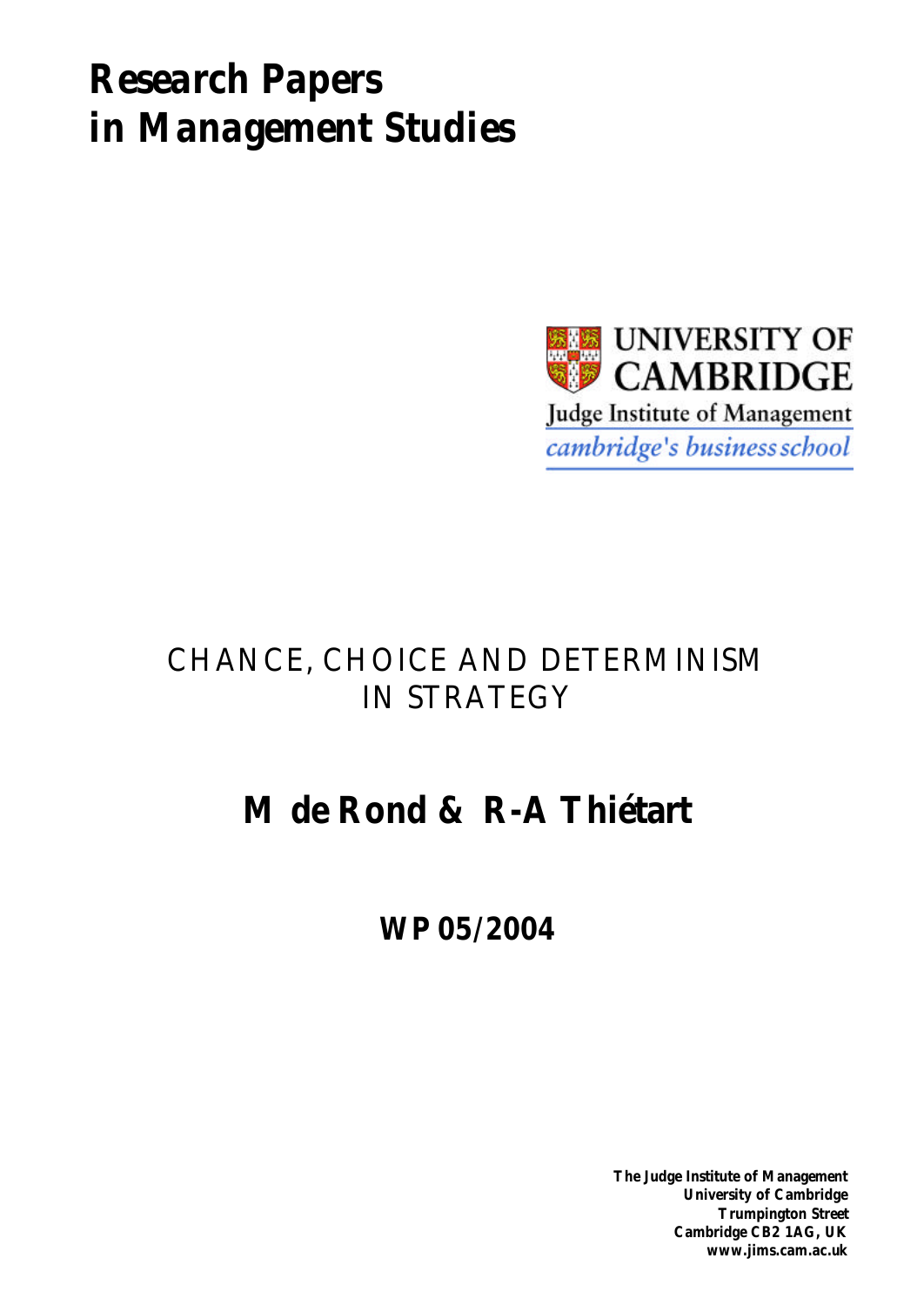These papers are produced by the Judge Institute of Management, University of Cambridge.

The papers are circulated for discussion purposes only. Their contents should be considered preliminary and are not to be quoted without the authors' permission.

# CHANCE, CHOICE AND DETERMINISM IN STRATEGY

# **M de Rond & R-A Thiétart**

# **WP 05/2004**

Raymond-Alain Thiétart Mark de Rond Université de Paris IX - Dauphine Judge Institute of Management and ESSEC Business School University of Cambridge

Tel: +44 (0) 1223 764135 Fax: +44 (0) 1223 339701 Email: thietart@dauphine.fr Email: m.derond@jims.cam.ac.uk

Please address enquiries about the series to:

Research Support Manager Judge Institute of Management Trumpington Street Cambridge CB2 1AG, UK Tel: 01223 760546 Fax: 01223 339701 E-mail: research-support@jims.cam.ac.uk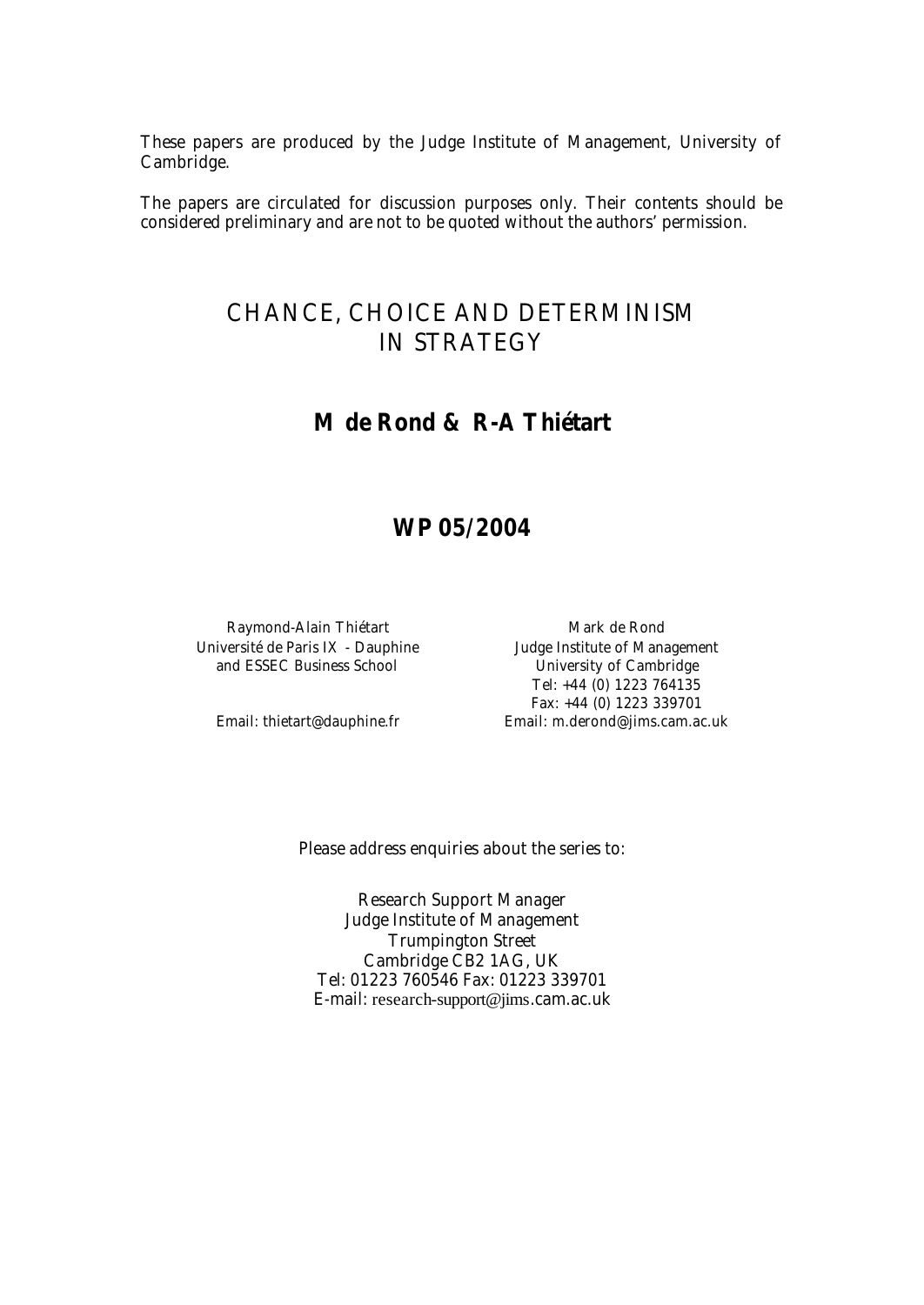# **CHANCE, CHOICE AND DETERMINISM IN STRATEGY**

Mark de Rond Judge Institute of Management Cambridge University Trumpington Street Cambridge CB2 1AG United Kingdom Phone: +44 1223 339700 Fax: +44 1223 339701 Email: **m.derond@jims.cam.ac.uk**

Raymond-Alain Thietart Université de Paris – Dauphine and ESSEC Business School 75775 Paris, France Email : **thietart@dauphine.fr**

Please do not quote, reproduce or use without permission of the authors. Please contact Mark de Rond for correspondence. April 2004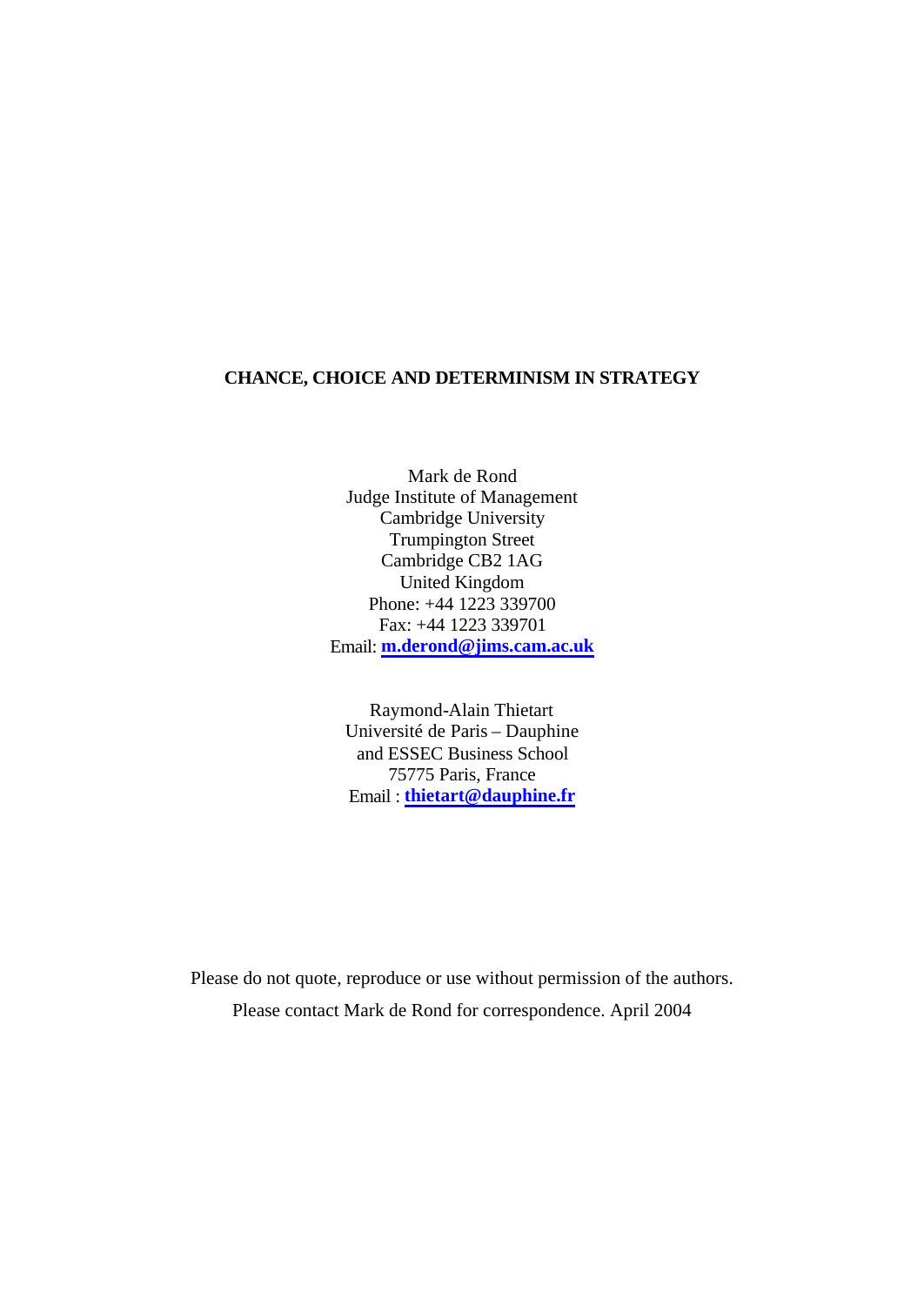# **CHANCE, CHOICE AND DETERMINISM IN STRATEGY**

## **Abstract**

*Experience suggests that strategy entails some interplay of choice, chance, and determinism as causal elements. Specifically, strategy is predicated on causality, or the principle that strategic choices have causes as well as consequences. Yet our discipline lacks a fundamental theory of causation, one that integrates strategic choice and deterministic perspectives and leaves room for chance. In reply, we venture beyond strategy and the organization sciences into intellectual history and complexity theory. Not only does each tradition have a long and respected track record in confronting causation, but when combined they allow us to address epistemological and ontological issues alike. We conclude with three propositions on the nature of causation in strategy, and examine their epistemological and methodological consequences.* 

Keywords: **strategy, causation, intellectual history, complexity theory, philosophy**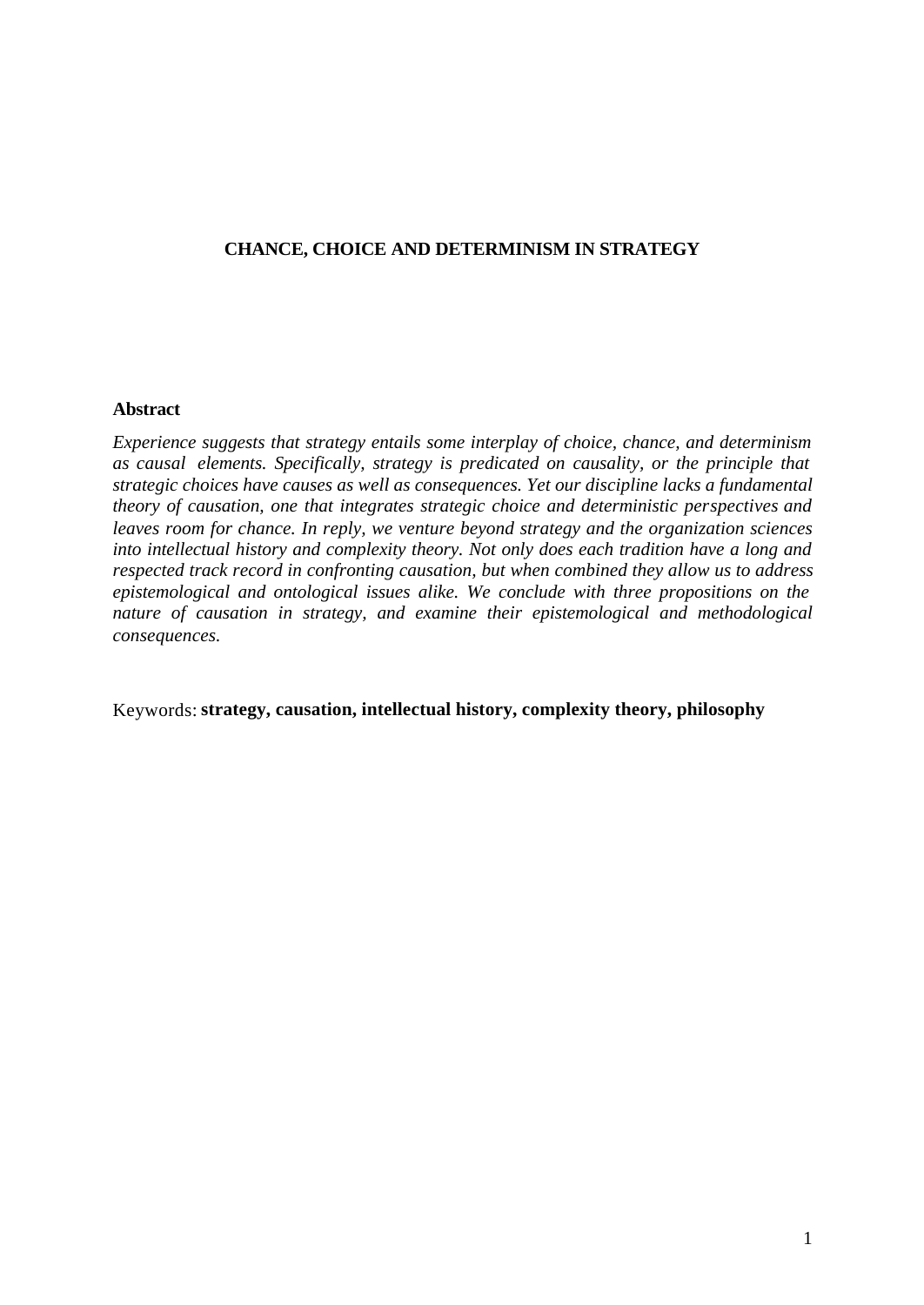*Why do events—the record of which we call history—occur as they do? Is all chaos and accident? Or is there some single, central vision, some unifying principle, which can explain the immense variety of human actions on a battlefield, or in the history of a nation?*

– Isaiah Berlin

Strategy, in practice and in scholarship, is predicated on causality, or on the principle that events have causes as well as consequences. Organizations develop strategies precisely because they believe these to contribute substantially to their performance and survival. At the same time our chronicles contain plenty illustrations of chance as a significant contributing factor in firm performance, not least Honda's much discussed success in the US motorcycle market. Moreover, the public domain offers a plethora of explanations of corporate failure, as a consequence not of poor choices but of the inevitable forces of competition, globalisation, government regulations, demographic changes, interest rate fluctuations or bear markets. Obviously, choice, chance and determinism matter; firm performance is likely to reflect an element of each. It is the common-sense view. But, surely, this intuitive view is dissatisfying on account of its triviality? After all, it gives no explanation of the relative importance of each or, crucially, of the relationship between them.

This article seeks to provide a meaningful conceptual approach to causation in strategy. The use of *meaningful* is deliberate as we make no claim of our account being *true*. How can we? After all, the problematic relationship between free will and determinism is tied in with the entire history of human thought, given its complexity and relevance to important philosophical puzzles such as causation, but also ethics, metaphysics, and time (Dorato, 2002: 339). In this respect, Nozick's admission is sobering: "I have spent more time thinking about the problem of free will – it felt like banging my head against it – than about any other philosophical topic except perhaps the foundation of ethics" (Nozick, 1981: 293). Here we merely argue that, in the absence of logical or empirical proof, our approach is rational. It is meaningful to the extent that it tackles one of the most fundamental problems in strategy scholarship, namely the nature of causation: To what extent is strategy 'determined', either by particular resource configurations, by competitive or industry dynamics, by institutional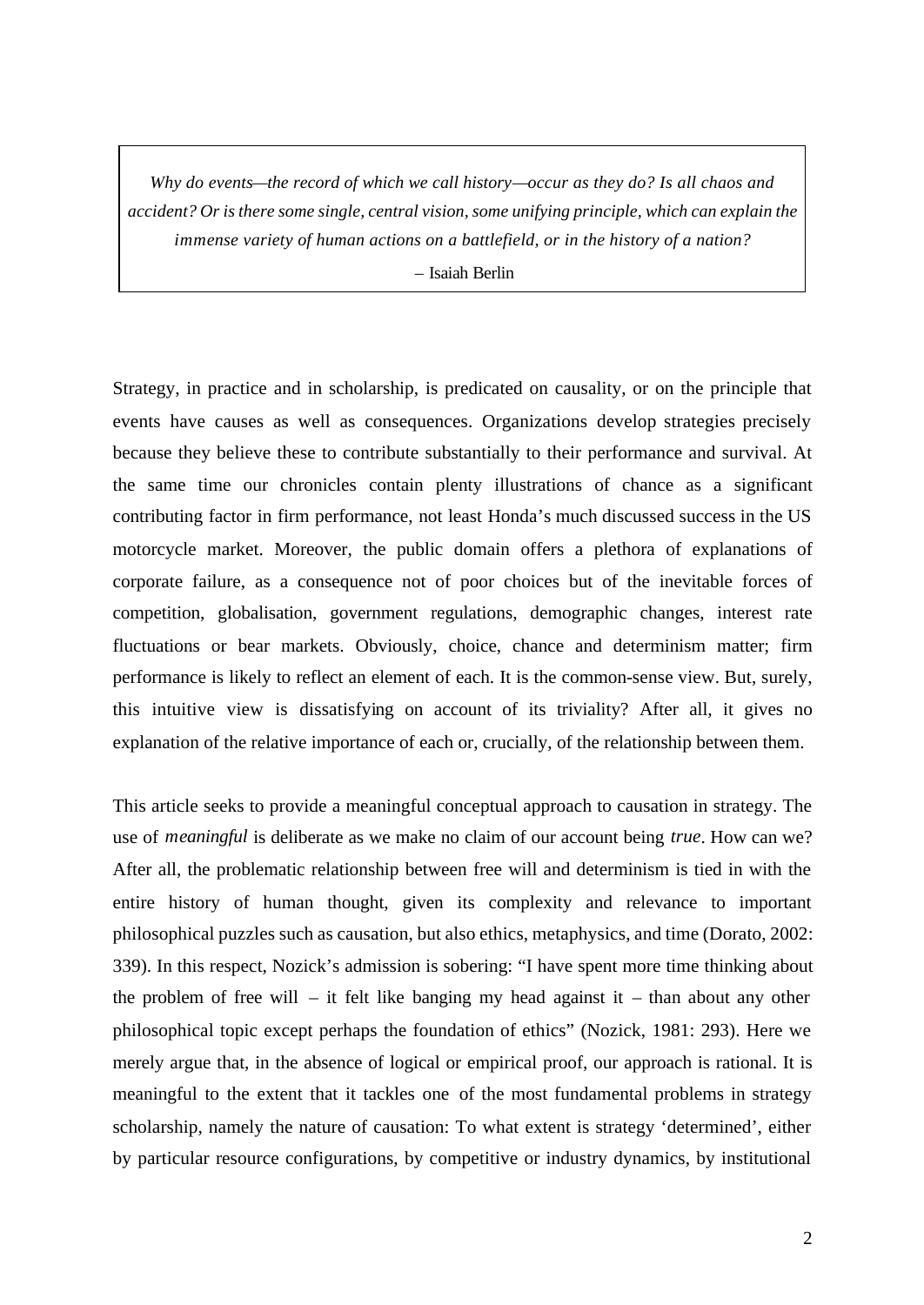pressures, or by other elements outside of the organization's control? To what extent are those in charge genuinely free to 'choose'? How can the public hold organizations accountable if it does not also believe these choices to have been made deliberately? What scope, if any, is there for chance to help account for the strategic choices and performance of organizations? More critically, determinism seems to undermine freedom of choice, and thus the value added by the process of strategizing, and yet organizational actors experience a sense of freedom when making choices. Can determinism and freedom of choice be reconciled to produce a concept of strategy that is reasonable as well as consequential? If so, what sorts of implications would this have for scholarship?

The task is to formulate a concept of strategy that allows for freedom of choice and thus grants human agency a constructive role. Strategy, by its very nature, would seem to necessitate a theoretical foundation that provides for freedom of choice. After all, it is the assumption of free will that gives rise to such strategy process orientations as the design, planning, positioning, entrepreneurial, learning and cognitive schools (Mintzberg et al. 1998) Each takes some measure of freedom for granted. It also justifies the significant compensation packages awarded to senior executives, and allows us to hold them accountable for their strategic choices. Even if this assumption is corroborated by our everyday experience, strategy does not appear to have a theoretical basis to account for freedom of choice. Lastly, even claims of correlation, the staple of empirical papers, are pregnant with allusions to causation. Moreover, to explain organizational performance generally means to identify its causes. And it is this bolder research agenda into the nature of causation that this article seeks to revive.

With this aim in mind we formulate three propositions that hypothesize causal conditions as pivotal but leave room for choice and chance. The process by which we arrive at these is as follows. We begin with a review of the strategy and organization sciences literature to characterize deterministic and voluntaristic approaches, as well as attempts at reconciliation. Second, we broaden the theoretical base in which strategy is traditionally grounded by drawing on contributions from two distinct disciplines, intellectual history and complexity theory. This approach allows us to revisit epistemic and ontological positions, in that order. We conclude by means of propositions that posit causal conditions (the raw materials of determinism) as pivotal insofar as choice and chance are necessarily contingent on it. It is, we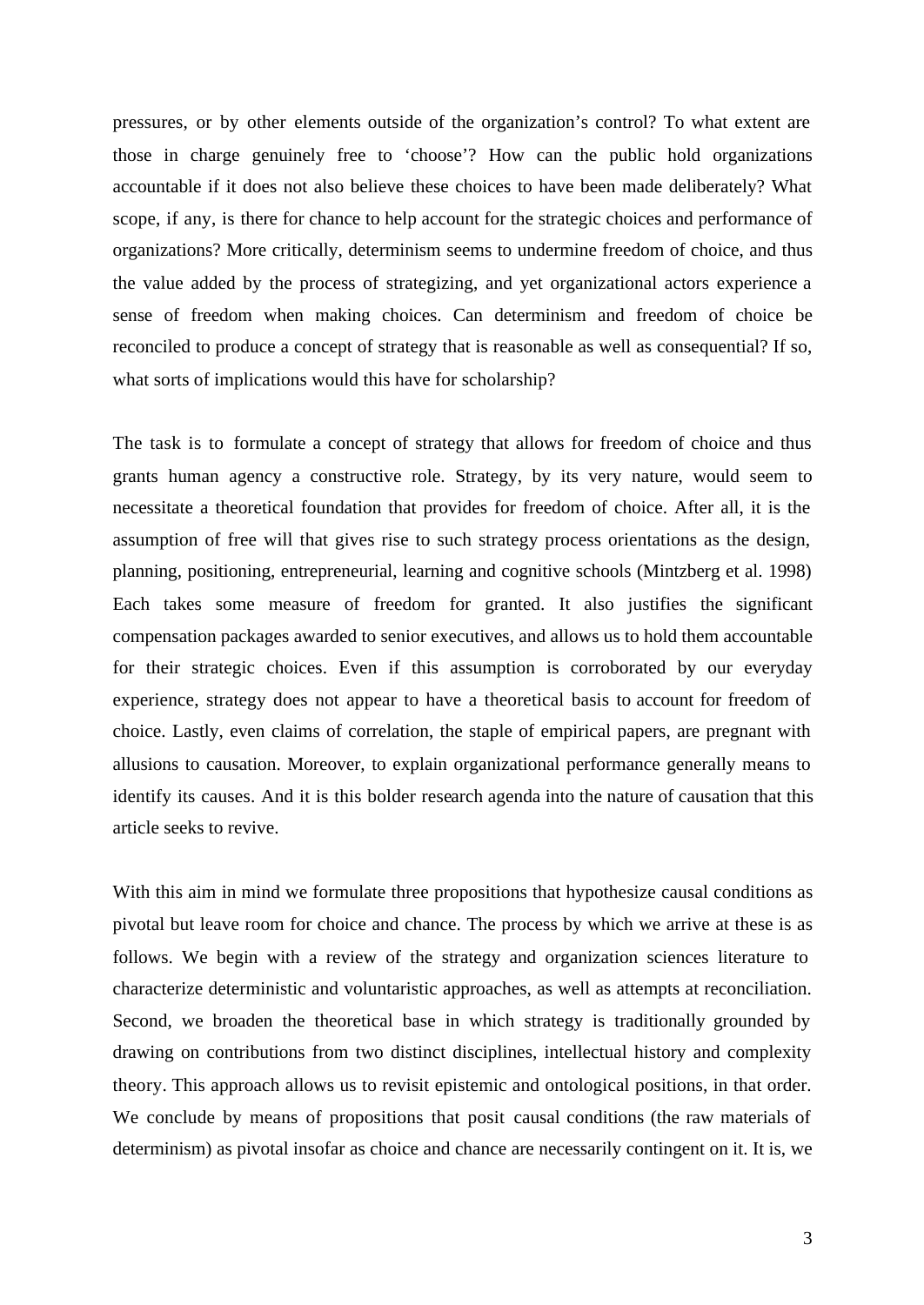argue, rational and practical to think of these as reciprocally implicated. We conclude with a discussion of implications for scholarship.

Consistent with the scope of our argument, we deliberately rely on broad definitions: *Chance* refers to an event of which the cause is unknown or unknowable. A helpful example is the flipping of a coin. If only we were we able to account for every variable (speed, surface, density and humidity of the air, etc.) we would be able to accurately predict its outcome. Yet because the event is sensitive to so many variables, no feasible list of conditions could be singled out as the cause, making it a perfect randomising device (Dennett, 2003: 85). *Choice* is defined as the *freedom* of organizational actors to choose and act of their own will. *Determinism* suggests that every choice is determined by antecedent causal conditions that are *sufficient* to bring about particular choices. For every choice, the conditions preceding it are sufficient in and of themselves to produce *that* choice, and that choice could not have been different unless these causal conditions were different also (Searle, 2001: 277). *Causality* is the principle that events have causes. *Causal conditions*, a concept introduced later in the paper, refers to a plethora of variables such as experience, habit, circumstance, particular dispositions, the structural properties of social systems, institutional pressures, culture, the dynamics of industry and markets, technological developments, resource constraints, and causality itself. Finally, *strategy* is broadly conceived to include strategy *content* as well as strategy *process.*

# **Choice, chance and determinism in practice**

The development of Pfizer's erectile dysfunction drug Viagra may serve as a useful metaphorical example of strategy in the context of pharmacology, as it involves the interplay of chance, choice and determinism. A research programme into hypertension began by an inhouse team of scientists in 1985. Within a few years of starting the research it became clear that the lead compounds for hypertension were causing biological activity through an enzyme that is found in the vascular smooth muscle and blood platelets. As a result, the scientists shifted their focus towards developing a medicine to combat angina by relaxing the blood vessels. In 1989, Pfizer scientists identified a compound, *sildenafil citrate*, which they entered into clinical trials in 1991. With an early phase, still ongoing, Pfizer was granted permission to proceed with a second phase using angina patients, having demonstrated the drug was sufficiently safe. The trial results were disappointing. However, clinicians running the ongoing Phase I seven-day safety studies had learned of some interesting side effects to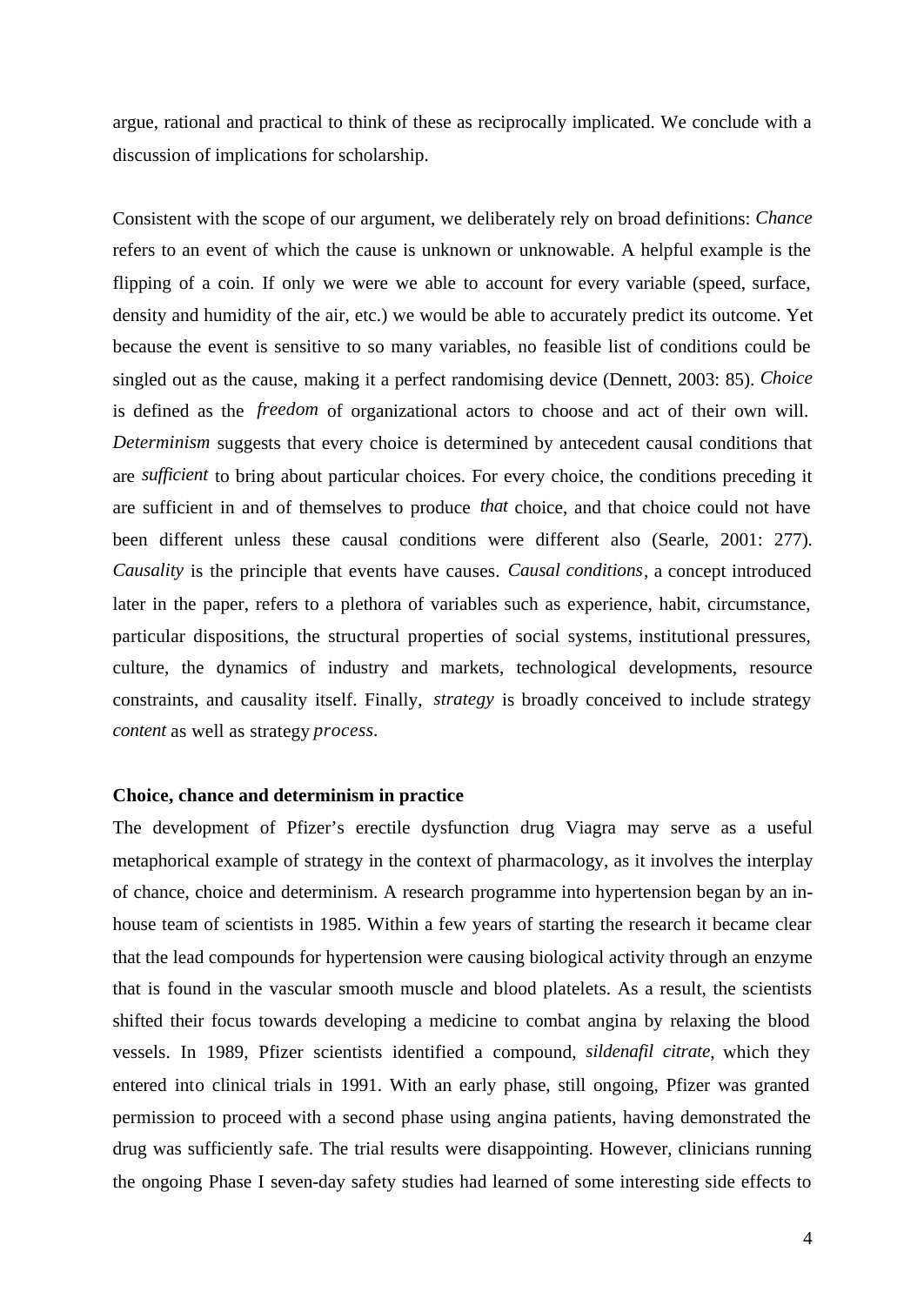the drug: trial volunteers on high dosages of the drug had reported frequent and sustained erections. Pfizer decided to commit another 1,500 individual scientists and \$340 million to the project and to repeat Phase II clinical trials using impotent men as a target group. The drug's effectiveness was, this time, beyond doubt. Controversially, in November 2000, the UK High Court of Justice revoked Pfizer's lucrative patent for reasons of 'obviousness'. Lilly ICOS, a joint venture between Ely Lilly and ICOS Corporation to pursue the same disease target (erectile dysfunction) had filed a claim to invalidate and revoke the protection enjoyed by Pfizer for the medical use of a number of chemicals, including sildenafil citrate. One of the chief arguments invoked by Lilly ICOS, the petitioner, was the fact that the patent was 'anticipated by a single piece of prior art' and 'obvious over a number of pieces of prior art'. In other words, Lilly ICOS claimed that Viagra's discovery was inevitable. Although the application to erectile dysfunction may have comprised a random discovery, the effect of sildenafil citrate on blood vessel behaviour was well documented. Although the case of anticipation ultimately failed, Lilly ICOS was successful in persuading the court to invalidate Pfizer's patent for reasons of obviousness.

Chance played a significant role, but so did choice and determinism. In Pfizer's case, the existence of 'prior art' provided Pfizer with sufficient cause for allocating a further \$340 million to the research project. This strategic decision made sense in view of the relevant medical knowledge at the time and the prospect of salvaging sunk costs by rescuing a research programme. The chance discovery of the drug's side effects opened up an alternative possibility that was subsequently exploited by Pfizer. Chance (e.g. unexpected side effects), choice (e.g. decision to reallocate old, and commit new, resources to the project), and determinism (e.g. state of medical circumstances, which inevitably lead to the discovery) can be seen as collaborating in Pfizer's R&D strategy, to the extent that to omit any of these would be to render a misleading, or at best incomplete, tale.

### **Chance, choice and determinism in the organization sciences**

As in the above example, chance, choice and determinism appear to be inextricably intertwined in the production of strategy. In some cases, organizational strategies succeed or fail following a succession of choices in response to an unfolding (constraining) context whose creation they contribute to, but cannot accurately predict or control. In others, chance plays an important role. Mintzberg (1987a) employed a pottery-maker metaphor to illustrate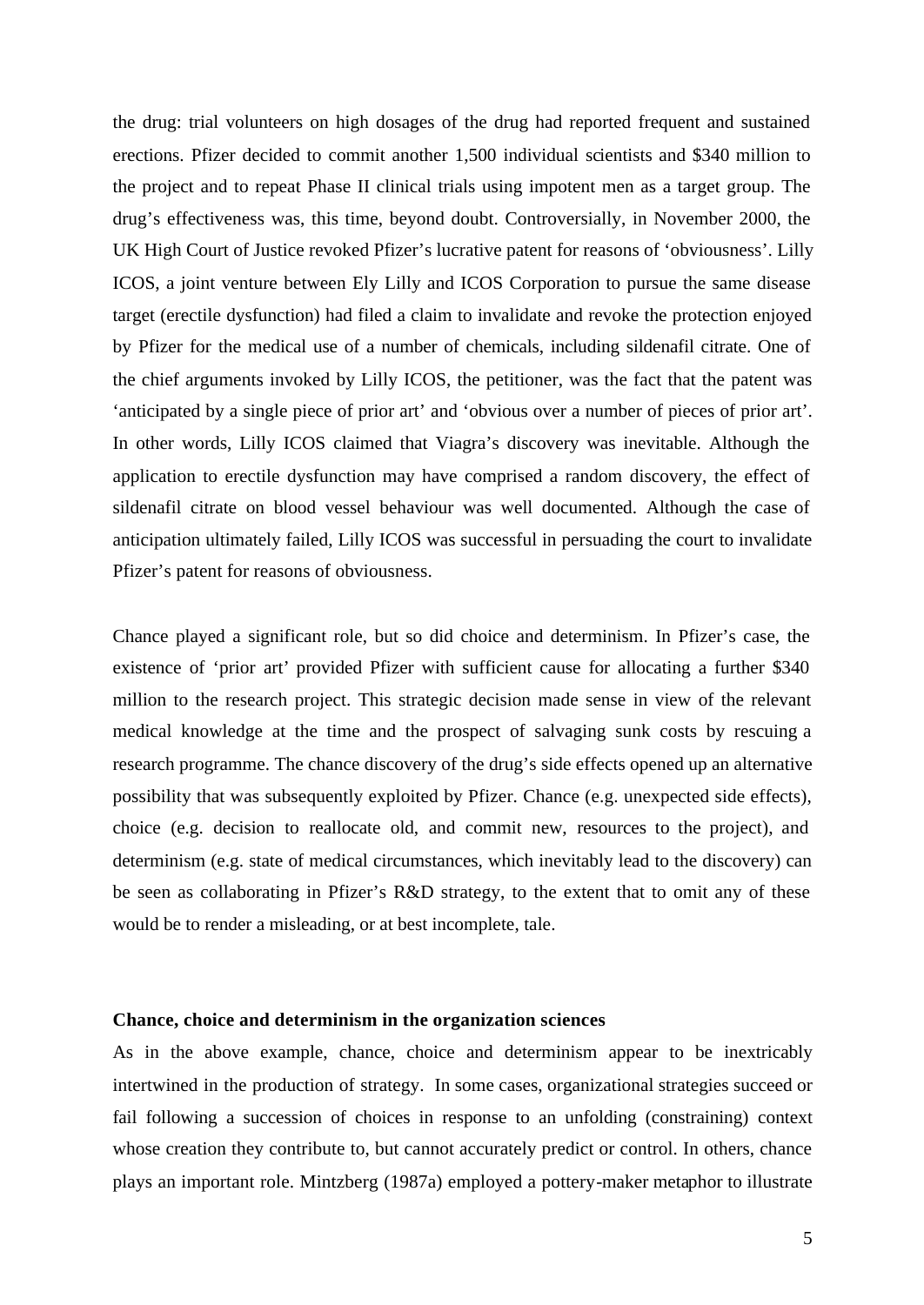how strategy, affected by random events, is best viewed as a combination of deliberate and opportunistic moves. Strategy emerges, rather than being formally planned and executed. Perrow (1984) examined a related (though not identical issue), namely the process that leads to 'normal accidents'. He described how a sequence of fairly trivial choices can generate unexpected consequences, but also that tightly coupled actions (as is often the case in strategy) frequently produce results that could not possibly have been predicted. In any of these examples there is no doubt that actors exercise freedom of choice in taking action. In each, however, the process appears to develop a dynamic of its own that eludes the control of those who initiated it.

#### *Determinism versus voluntarism: the debate in the organization sciences*

Such works contrast with efforts dedicated to the premise that strategies are significantly determined by environmental and institutional pressures (Aldrich, 1979; DiMaggio and Powell, 1983; Hannan and Freeman, 1977, Murray, 1978; Tushman and Romanelli, 1985). Porter's (1980) suggestion that profitability is contingent on five generic forces is still part and parcel of strategy. The resource-based view, as advanced by Barney (1991), Grant (1991) and Rumelt (1984, 1991), remains committed to key resources and capabilities as preconditioning firm success. They also contrast with works that show how organizations can actively shape their future and control their environment (Child, 1972; Pfeffer, 1982; Pfeffer and Salancik, 1978). Two assumptions lie beneath these conflicting approaches. First, resistance and rigidity prevent organizations from adapting to changing situations, allowing the environment to select the fittest from among a given population. In similar vein, internal capacities induce specific paths that firms can take. Second, it entails a belief in organizations as possessing the means to shape their environment so as to provide the necessary inputs for their success. They are able to direct their destinies by creating the sorts of conditions that help them achieve their objectives.

#### *Determinism versus voluntarism: attempts at a reconciliation*

Various authors have proposed less dichotomous views of strategy, including Astley and Van de Ven (1983), Bedeian (1990), Benson (1977), Bourgeois (1984), Hrebiniak and Joyce (1985), Lawless and Finch (1989), Weick (1979), and Zeitz (1980). Their contributions seek to span the divide between determinism and voluntarism. Other important exceptions include the works of Whittington (1988, 1992) and Pettigrew (1985, 1987) who, by drawing on critical realism (Bhaskar, 1978, 1979) and structuration theory (Giddens, 1976, 1984),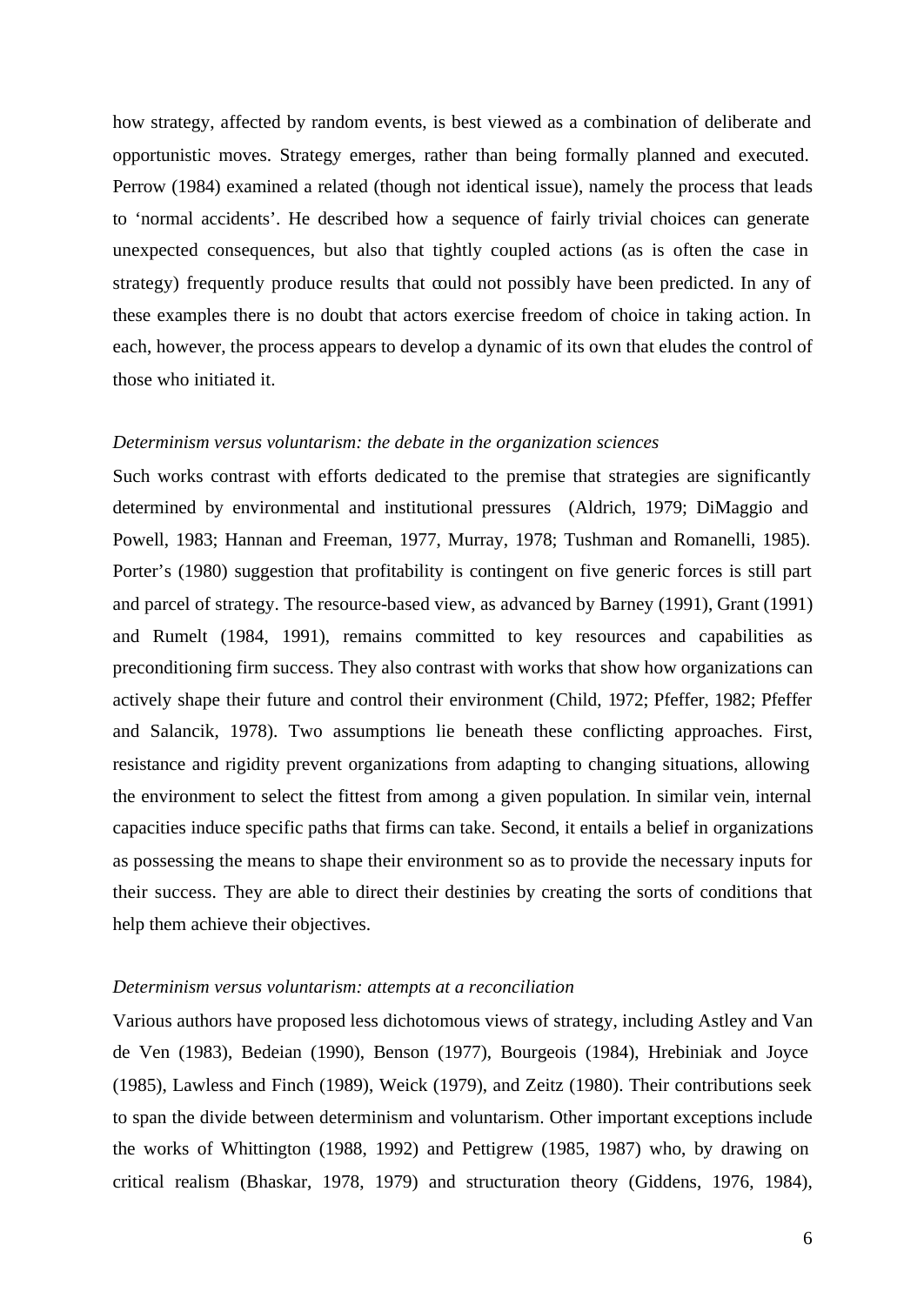proposed less dichotomous treatments of organizational processes. Theirs is broadly a view that strategy is unlikely to be the outcome of a linear process. Multiple actors engage in a process of interaction and yesterday's actions induce today's reactions, which in turn produce new courses of action. In strategy formation, rationality fuses with intuition, chance and a myriad of other processes where internal and external agents act, interact, tinker and hesitate, taking advantage of some opportunities while failing to spot others (Mintzberg et al., 1976). Formality, structure, and control are confronted with the informal, non-structured, and autonomous (Fombrun, 1986; Jauch and Kraft, 1986; Nystrom, Hedberg and Starbuck, 1976; Quinn and Cameron, 1988; Weick, 1977; Mintzberg and Waters, 1985). In the former, decisions follow an orderly progression of problem identification, the search for solutions, selection, and implementation (Glueck, 1980; Stagner, 1969). In the latter, decisions originate from organizational 'garbage cans' in which problems are generated from inside and outside the organization, and solutions are the outcome of comparatively random and opportunistic processes between actors (Cohen, March and Olsen, 1972; March and Olsen, 1976; Padgett, 1980; Starbuck, 1983). Yet, emphasizing determinism or choice at the expense of either risks artificiality, as strategy comprises processes that are complex, interactive and dynamic, and seems to implicate chance, choice, and determinism alike.

Despite insightful efforts at reconciling determinism and choice, no comprehensive theory has yet emerged to explain causation in strategy. Specifically, strategy lacks a theory of choice. This observation seems as ironic as it is surprising. After all, choice and causation lie at the very core of the discipline. James' observation is perfectly germane to our quest: "I know of no subject less worn out, and in which inventive genius has a better chance of breaking new ground…but of deepening our sense of what the issue between [determinism and freedom of choice] really is" (1923: 145). It seems we need a theory that corroborates our experience of freedom when making choices. Specifically, this theory would need to address three issues:

- 1. The extent to we must regard ourselves as free in order to choose, being able to assign priorities to reasons and deliberate their consequences;
- 2. The extent to which we can be held accountable for our strategic choices, and hold others accountable for theirs;
- 3. The extent to which freedom of choice and determinism can be reconciled, allowing us to explain strategic choice as it relates to the determinism of e.g. population ecology, contingency, resource-based, and industrial organization perspectives.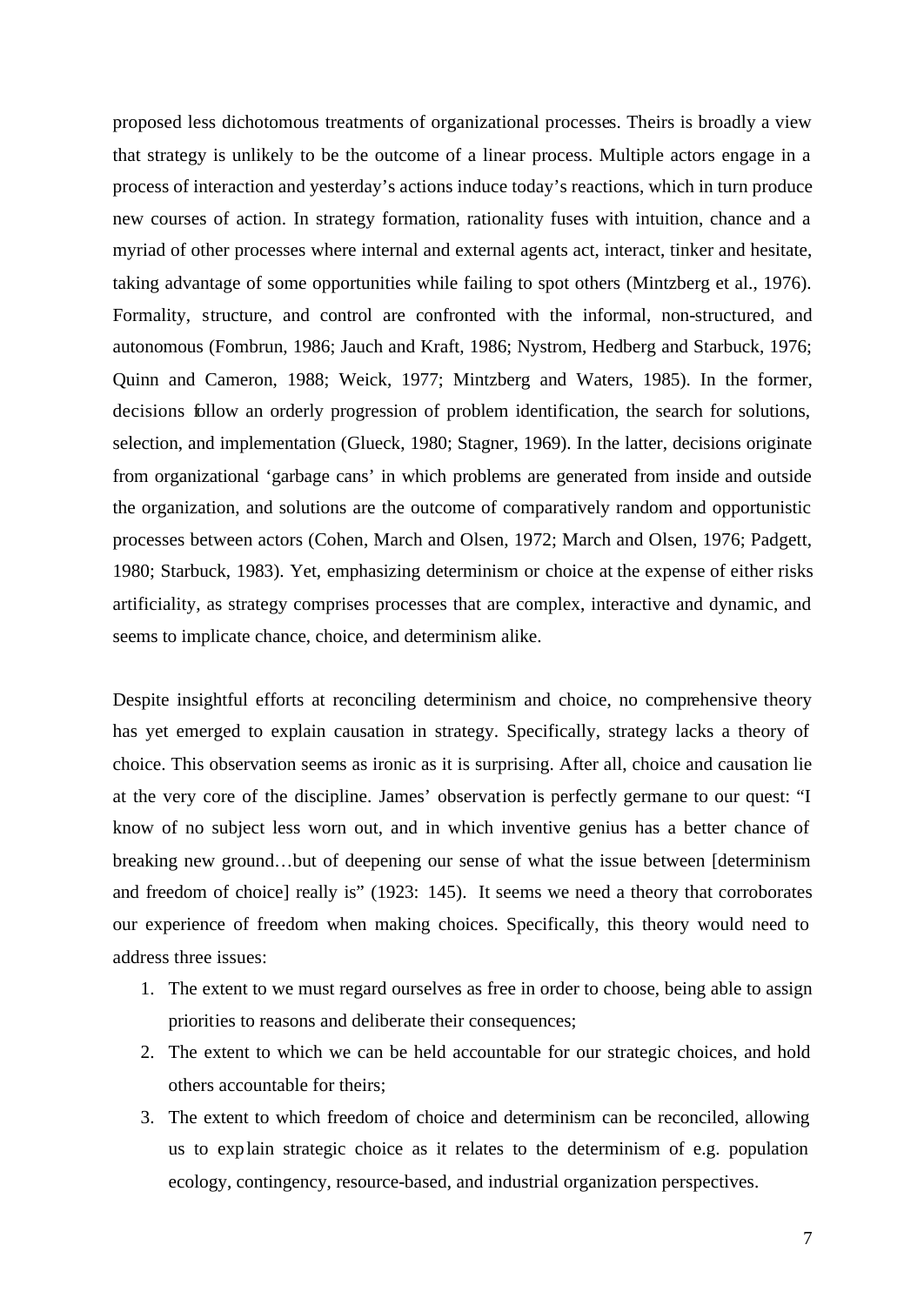In reply, we broaden the theoretical base in which strategy is traditionally grounded by drawing on contributions from intellectual history and complexity theories. The reasons for this are as follows. Most decisively, intellectual history (or the history of philosophy) provides epistemological arguments for causation, specifically on the relationship between determinism and freedom of choice. By contrast, complexity theories originate in the natural sciences and are therefore concerned primarily with ontology. Consequently, these distinct traditions allow us to study intellectual positions on causation (epistemology) alongside observations derived from empirical experimentation (ontology). Second, intellectual history and complexity theories are fields in which causality has been extensively discussed, allowing us to take advantage of the rigour and maturity of these discourses. Third, the two disciplines are no strangers to the strategy field. Complexity theories have been applied to organizational analysis by, for example, Drazin and Sandelands (1992), McKelvey (1997), and Thietart and Forgues (1995), while philosophical arguments have been put to use by Singer (1994), Mir and Watson (2000), and Powell (2002; 2003), among others. Our paper thus follows in the footsteps of comparatively recent but promising developments, but is relatively unique in our field by comparing contributions from both. Philosophers, incidentally, increasingly call upon developments in such natural science disciplines as quantum physics, neuroscience, biology, and complexity theory to inform their theorizing (Dennett, 2003; Searle, 2001). Finally, by engaging three disciplines we hope to develop a genuinely inter-disciplinary framework.

# **Chance, choice and determinism in intellectual history**

Aristotle may have been the first to formally attempt a systematic analysis of causation, assigning it four categories: material<sup>1</sup>, formal<sup>2</sup>, efficient<sup>3</sup> and final<sup>4</sup>. Yet it is this final cause that seems to have permeated the writing of history, namely an unswerving faith in and orderly and purposeful world. As Isaiah Berlin repeatedly emphasized, historical writing is driven by the belief that behind the variety and chaos of human experience there lies one single objective world of facts and values that is discoverable, if only we apply the proper method of investigation. This undercurrent of purpose, order, and necessity has been particularly prominent in intellectual history, as in historical writing generally. A relevant example is Tolstoy's epic *War and Peace*, for it challenges traditional treatments of causation, not least by questioning teleology as a driving force in history. At over 1,200 pages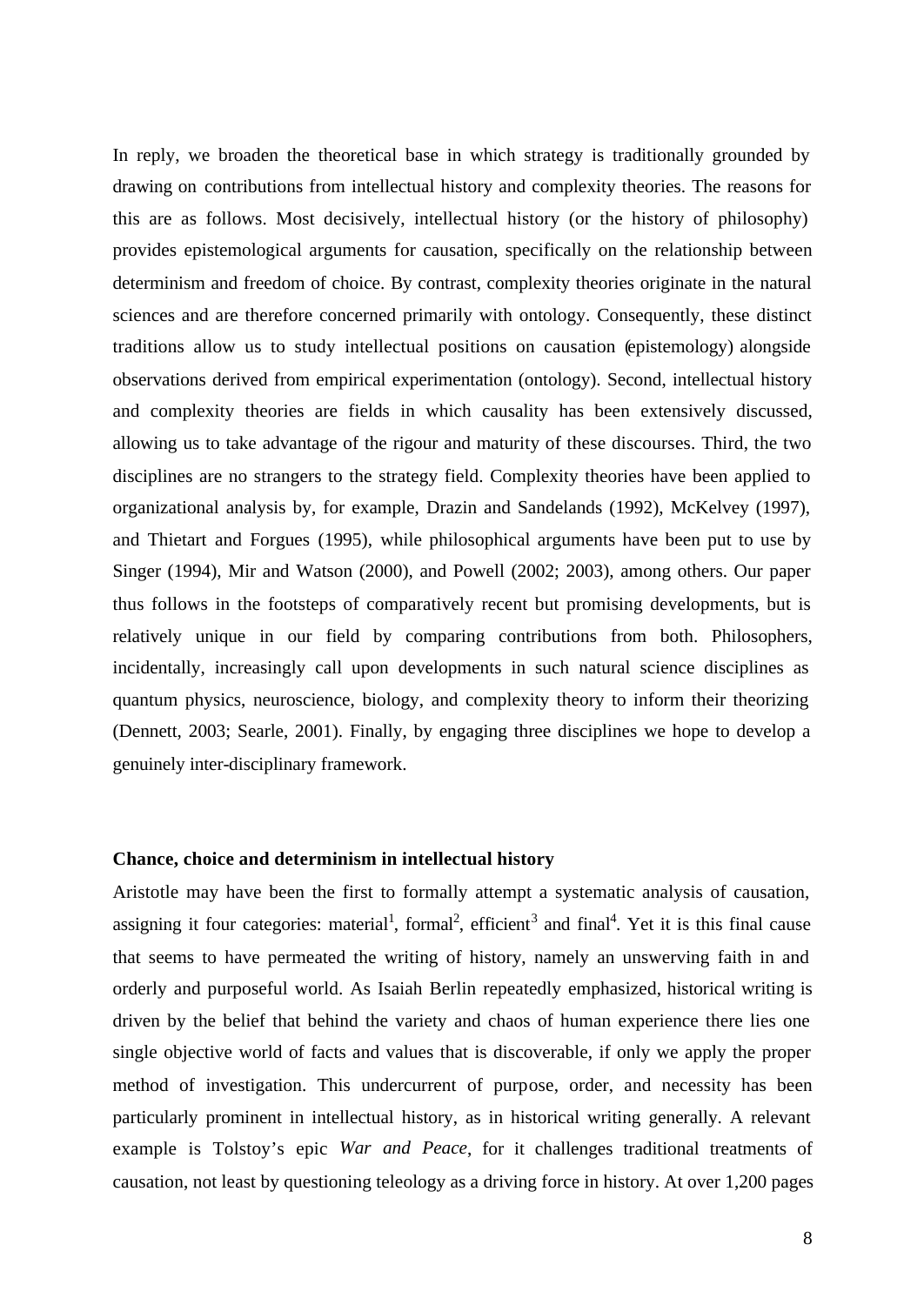in length, it comprises a detailed account of the Napoleonic wars, based on factual historical records. Tolstoy always described himself as genuinely interested in historical accuracy, as opposed to the writing of fiction per se and, notwithstanding criticisms, his novel may reasonably be seen as accurate in matters of historical fact.<sup>5</sup> In it, Tolstoy disposes of the heroic theory of history. He emphasizes the relative unimportance of those in charge, and the degree to which battles are shaped by spur-of-the-moment, localised initiatives. "In every battle", Tolstoy argued, "there is a necessary lie": the act of artificially removing from official accounts the fear, shame, and presence of death that characterize and shape any battle. His counsel to historians is thus not surprising: "to study the laws of history we must completely change the subject of our observation, must leave aside kings, ministers, and generals, and study the common, infinitesimally small elements by which the masses are moved. No one can say in how far it is possible for man to advance in this way towards an understanding of the laws of history; but it is evident that only along that path does the possibility of discovering the laws of history lie" (1998: 881). Incidentally, this council has relevance for scholarship in strategy. First, it suggests that strategy is likely to be a function of multiple, complex processes, only some of which are under managerial control. Second, it follows that strategy research needs to account for the 'common and infinitesimal', the general and the particular. It may thus need to entail 'thick' description and "a more penetrating and reflective approach to the study of organizations" Van Maanen (1979: 526).

# *The persistence of determinism in historical writing*

While Tolstoy took pains to describe the voluntary initiatives of his characters, he deeply believed these to be guided by a deep-seated determinism. Free choice is an illusion—there is a natural law by which the lives of human beings are determined. For this Tolstoy had no empirical evidence, but he thought it true on philosophical grounds. Freedom of the will was thus an illusion, derived from our ignorance of true causes (Berlin, 1999: 28). Hence the paradox of Tolstoy's view of history: his keen eye for that which set people apart and the freedom by which they made their choices, and yet his unrelenting belief in determinism and the impossibility of genuine freedom of will. Isaiah Berlin, arguably the most important intellectual historian of recent history, described Tolstoy as the "most tragic of the great writers", and wryly concluded that Tolstoy's acute sense of variety in reality proved at odds with any moral ideal he sought to construct "out of the fragments into which his intellect shivered the world" (Berlin, 1999: 81). Thus, in Tolstoy's determinism there was no scope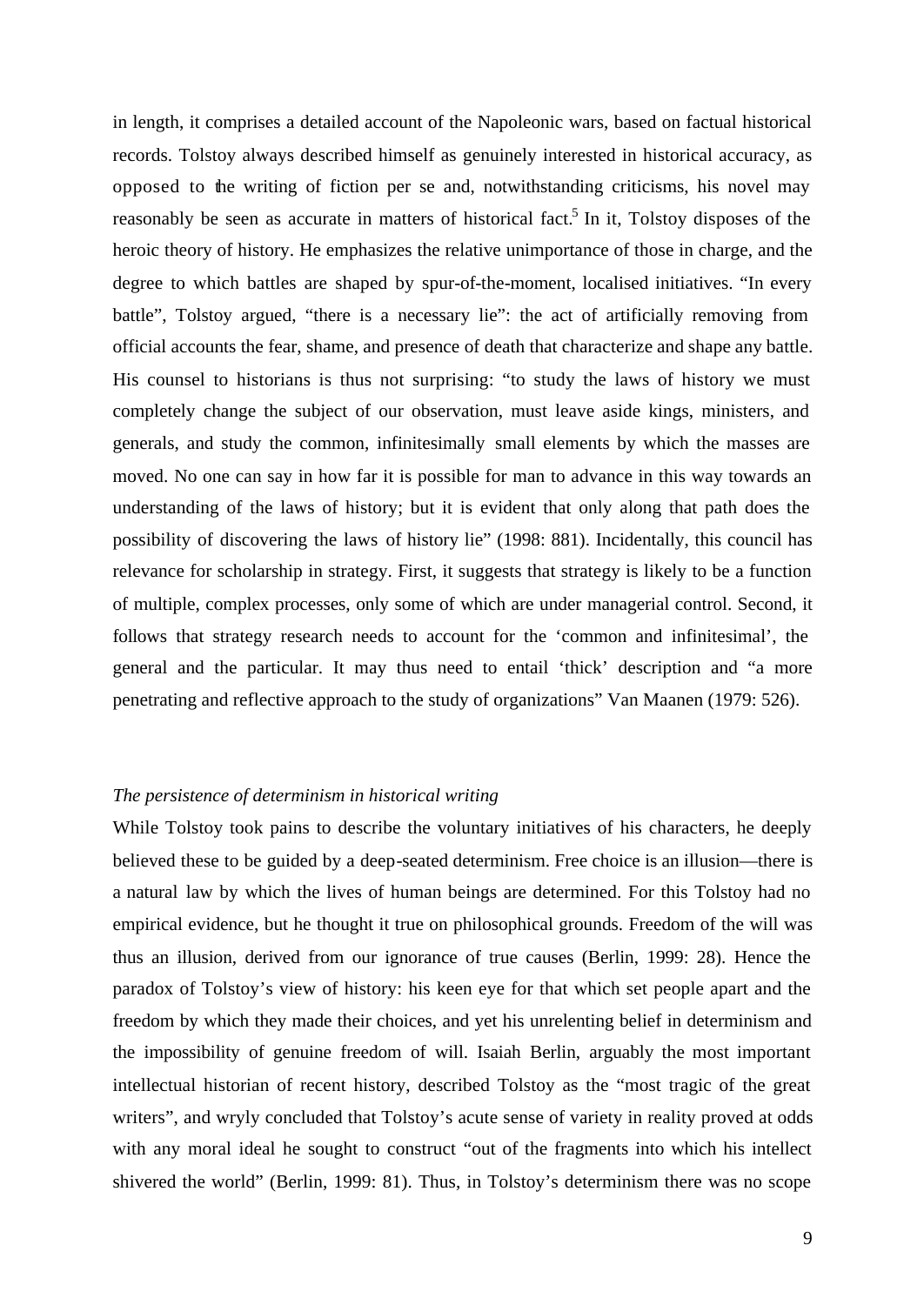for genuine freedom of choice. By implication, there remained no room for chance, for he thought chance to signify no more than a lack of understanding. Were one omniscient, one would not speak of chance. Chance, remarked William James, is a notion no sane mind can, even for an instant, tolerate in this world (1923: 153). Tolstoy's is a viewpoint in sharp contrast with one of the oldest and most poignant documented references to chance from the author of Ecclesiastes: "Again I saw that under the sun the race is not to the swift, nor the battle to the strong, nor bread to the wise, nor riches to the intelligent, nor favour to the skilful; but time and chance happen to them all" (Ecclesiastes 9:11, NRSV).

Isaiah Berlin takes issue with Tolstoy. The notion that history obeys certain laws, wrote Berlin, has deep metaphysical origins and is fed by an infatuation with the natural sciences. Its principal source lies in the teleological outlook of Western philosophy, whose roots reach back to the very beginnings of human thought. This attitude, argues Berlin, is profoundly anti-empirical. We attribute purposes to all things and persons not because we have evidence for this hypothesis: "We are plainly dealing not with an empirical theory but with a metaphysical attitude which takes for granted that to explain a thing is to discover its purpose" (Berlin, 2002: 103-4).

This principle of determinism is a subtle and pervasive force not just in the religious or metaphysical thought of Aristotle, the later Tolstoy, and, for that matter, Augustine, but even in the secularised and rationalised works of Hegel, Marx, Ranke, Carlyle, Michelet, Montesquieu and Comte (Geyl, 1970: 279). Of relevance is Berlin's claim that to apply such determinism to historical explanation may be misleading. The divide between determinism and choice may be a legitimate concern for philosophers and theologians but cannot be so for historians, for even if all actions and events did fit together in a closely knitted, purposeful order, the sheer complexity of articulating this pattern would require omniscience, rendering it impossible (Geyl, 1970: 281).

Consistent with Berlin, the historian Carr deduced that history entails the lining up of events in an orderly sequence of cause and effect, a selective process in which the intellect is implicated. By it we select according to purposes. "The axiom that everything has a cause is a condition of our capacity to understand what is going on around us" (Carr, 1961: 122). Thus, throughout human history we have found it meaningful, even necessary, to think of events as somehow interconnected, as contributing to a grand narrative. Its plot conveys its purpose,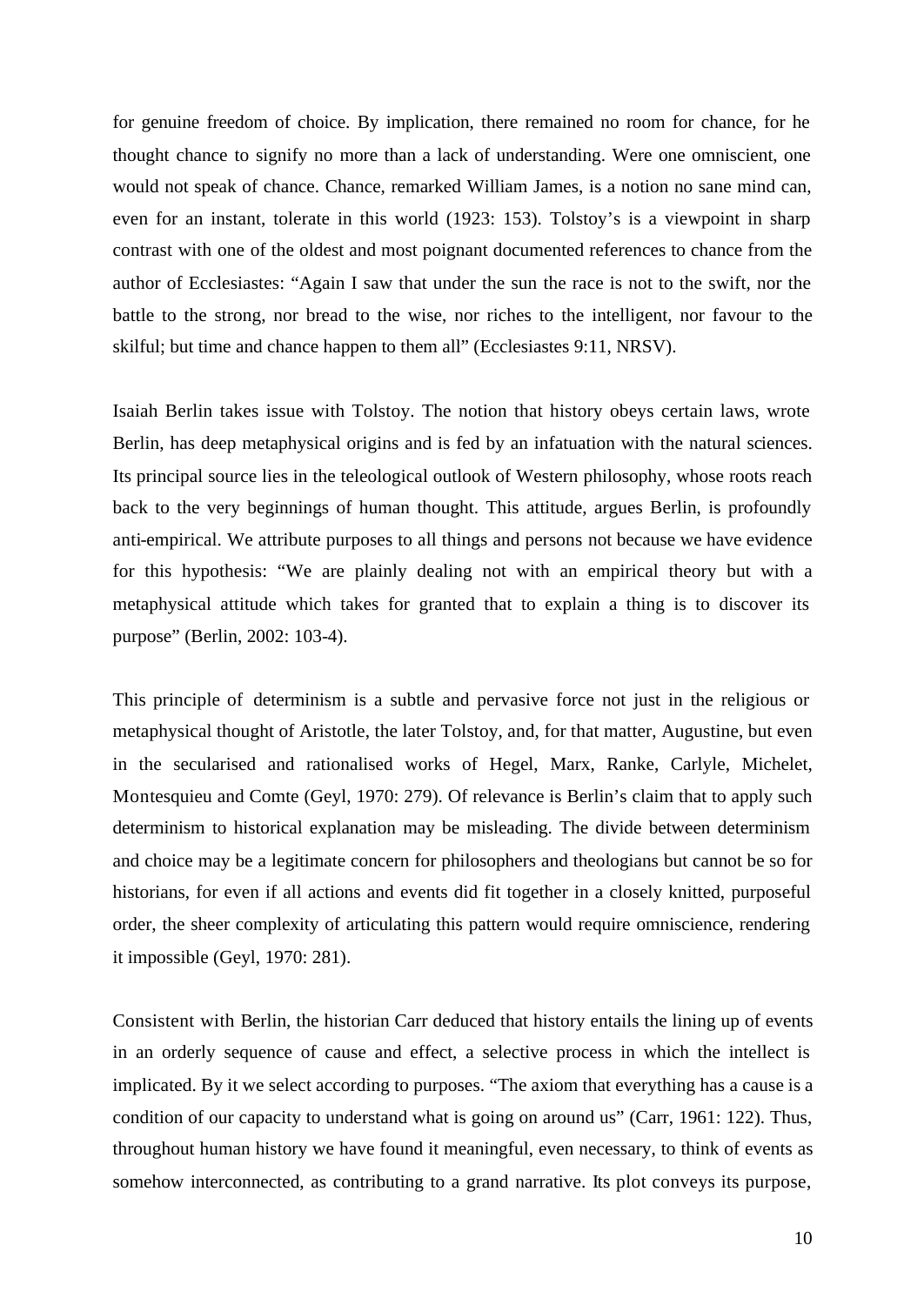and causes the variety of experience to appear as connected and coherent. Strategy, by most definitions, is intrinsically teleological in focusing on means to ends. This is true even when broadening the definition of strategy to incorporate plans, patterns, positions, perspectives or ploys (Mintzberg, 1987b). Purpose lies at the heart of each of these, either via design or post hoc rationalization. Whether determinism exists aside from the teleology imposed by human agency, and whether freedom of choice can exist *if* determinism is true, remains to be addressed.

#### *Perspectives on the relationship between determinism and freedom of choice*

The history of philosophy contains three contrasting viewpoints on the relationship between determinism and freedom of choice. On the one hand there are those who believe that determinism is fundamentally incompatible with freedom of choice. These divide into the *hard determinists* (on the side of determinism) and *libertarians* (on the side of freedom). On the other hand there are the *soft determinists*, who suggest the two can be reconciled. These three factions are connected by a common belief that human actions (and, by implication, organizational strategies) may be subject, in principle, to causal explanation (Dorato, 2002: 342). Their central contention focuses not just on whether determinism is true, but whether we can be free *if* determinism is true. Sophisticated, divisive arguments have been developed around each position, given the absence of any definitive, objective proof. It is worthwhile reviewing each briefly.

# *Hard determinism*

Hard determinists, such as Laplace, d'Holbach, and Calvin subscribe to the view that all actions are causally determined and that their causes can be traced to events preceding our own existence, and are thus beyond our control (Dorato, 2002: 342). As put by Dennett (2003: 134), if determinism is true, our choices are fixed by the laws of nature and events in the distant past; given that it is not up to us what these laws and past events are, our choices are fixed by circumstances outside of our control. Hence, we are not free. By implication, we cannot be held accountable for our choices.

#### *Soft determinism*

In contrast, soft determinism (or compatibilism) suggests that reconciliation between determinism and freedom of choice *is* possible—after all, we have an experience of freedom when choosing. Agency is determined in that it is no exception to the way other natural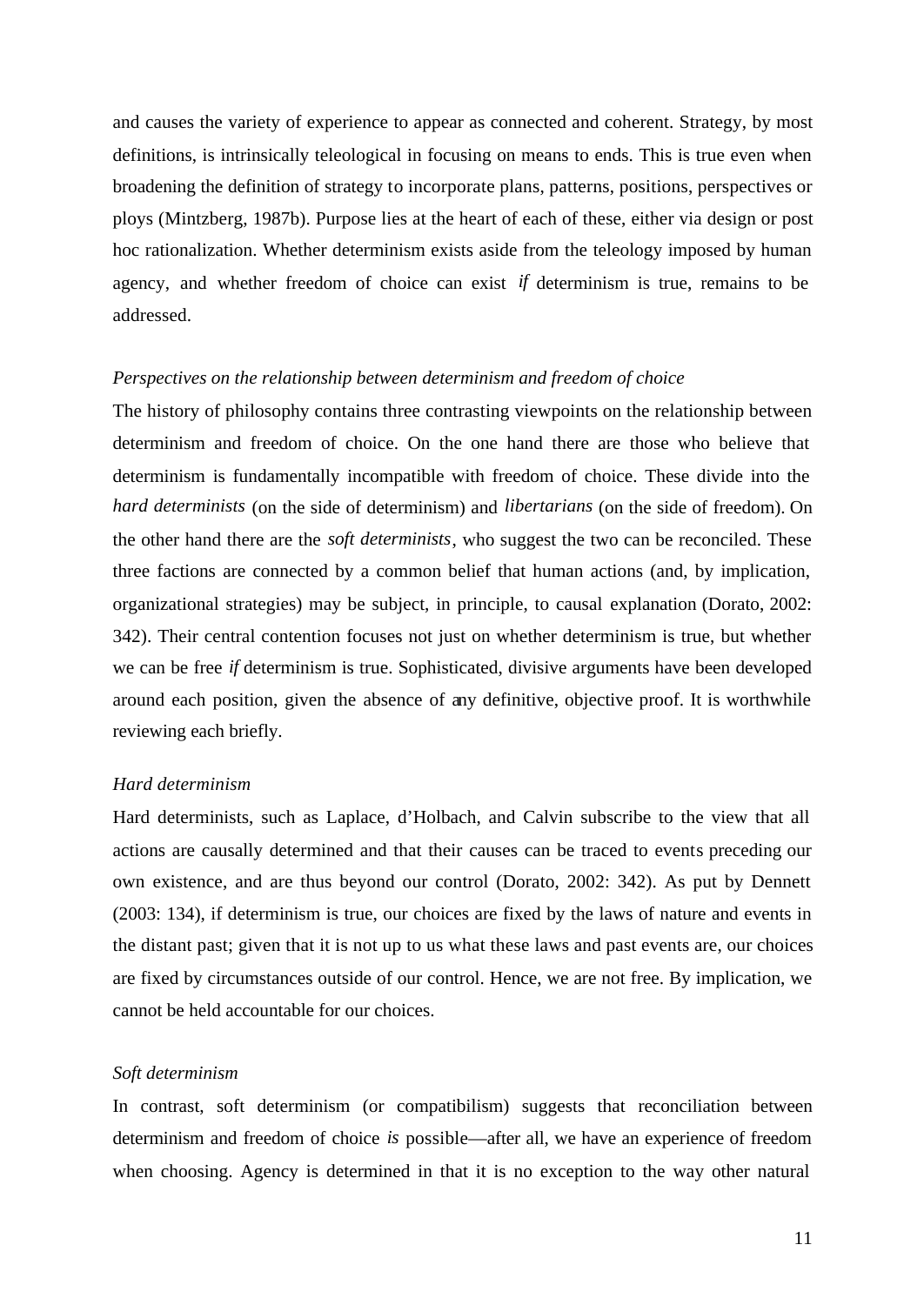events are caused when caused deterministically. In other words, the will is regarded as any other natural mechanism, fully determined by preceding causes (Dorato, 2002: 343-4). To use Spinoza's metaphor, human agency might be seen as akin to a stone in free fall under its own weight, but convinced that it can choose the place, velocity and time of its fall. While organizational actors may think they make free choices, this is, in fact, an illusion fuelled by their ignorance of each and every cause determining these choices. Freedom, according to the soft determinist, is the power to do what one wants, even if this 'want' is itself determined. We may think we are free but these thoughts are, in fact, wholly determined (in the manner by which causal laws regulate the physical world), a position not dissimilar from that held by Tolstoy, Hobbes, Locke, Hume, and, more recently, the behavioural psychologist Skinner (Dorato, 2002: 342). It assumes causation in nature and imposes this on the mind also. Reason, argued Hume famously, is thus slave to our passions for our desires use reason merely as a necessary means to their fulfilment. Sophisticated arguments exist to argue for the possibility of genuine, rather than imagined, freedom even if determinism is true (e.g. at the molecular or cellular level). For instance, Dennett's (1984, 2003) recent suggestion that freedom is the product of a Darwinian evolutionary process is a good example, as is Searle's (2001) hypothesis on the possibility of physical determinism and psychological freedom coexisting (despite Searle's own reservations regarding this hypothesis). Whether it actually matters that we are free in a real sense or, instead, operate under some illusion of freedom is a debate better left to philosophers.

# *Libertarianism*

Libertarians, such as Kane and (it appears) Searle, take issue with soft determinism by suggesting that we are, in fact, able to reflect upon our passions. Surely, we have a sense of being free when deliberating about a choice? There exists a 'gap' between desires, beliefs and impulses and the actual process of choosing. This gap between cause and effect must be presupposed if one is even to begin a rational decision making process (or else we would be simply acting on impulse), and it is this gap that constitutes freedom of choice. As Kant surmised long ago, the process of deliberation can proceed only on the premise of freedom on the presupposition of a gap between causes (e.g. beliefs, desires) and effects (i.e. choices) (Searle, 2001: 14). Hence, any causal conditions preceding choice are not in and of themselves sufficient to produce that choice. This also requires the availability of alternative possibilities, each with its own payoff structure, from among which a choice can be made (Searle, 2001: 15). Based on such alternatives, organizational actors develop preferences by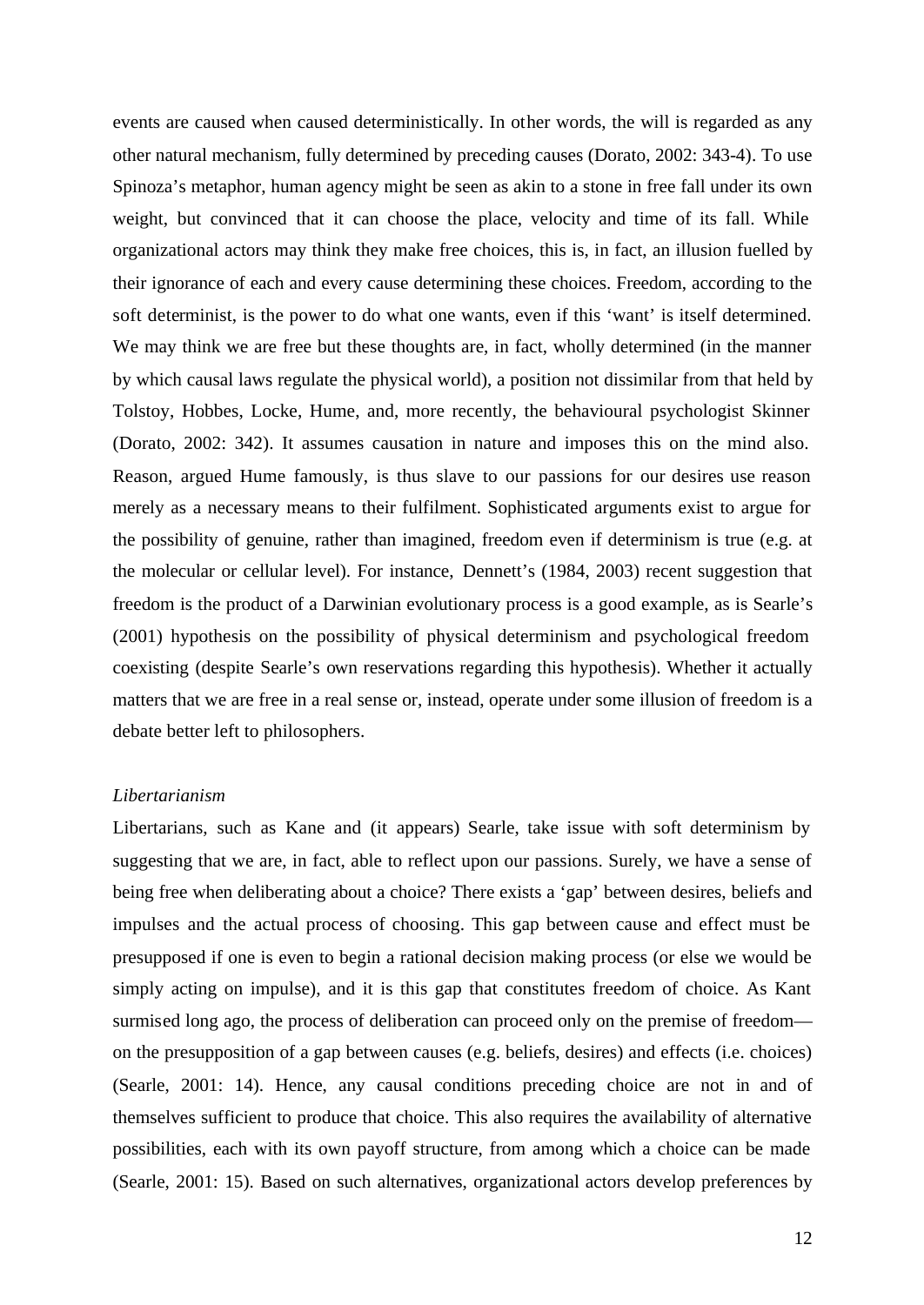assigning importance to reasons for, and against, specific choices. Preferences are thus a consequence of successful deliberation, rather than a precondition for it, and not the inevitable corollary of desires, impulses or beliefs. In fact, Searle suggests that some choices may well be wholly independent of desire (2001: 29).

The libertarian position has relevance for strategy as follows. First, it endorses the view that we must regard ourselves as free in order to rationally deliberate about what to choose. Even if this deliberation is ultimately itself be determined, in the absence of logical or empirical proof we will never know. In practice, organizational actors are unlikely to feel enslaved to their passions as they can choose to disobey them occasionally (e.g. 'one time won't hurt'). Also, beliefs and impulses may occasionally be incompatible—for instance, when belief tells us it is right to jump in a fast-flowing river to save a dog's life but impulse advises selfpreservation—forcing deliberation and choice. Finally, organizational actors may at times be indifferent to a given set of alternatives (e.g. working on Christmas Day or spending time with the in-laws), which wouldn't make sense if not for freedom of choice. Given that many strategic decisions involve tradeoffs of some kind, this process of assigning degrees of importance to reasons entails freedom.

Second, many of our deep-seated attitudes make no sense without freedom of choice. There is no reason why one should feel resentful, administer punishment, assign blame or praise if not for the belief that others are free to choose and act as they wish. If determinism were true then it would be quite irrational to celebrate the achievements of Warren Buffet, Bill Gates and Jack Welch or to point accusingly at the likes of Dennis Kozlowsky and Bernie Ebbers. After all, they could not have chosen differently, as their choices would have been fully determined and outside of their control (even if they themselves felt they were acting freely).

Third, organizational actors need not only regard themselves as free but need the concept of causation to be free. Causality is meaningful to the extent that actors need to be able to predict the likely consequences of their choices so as to freely make these choices. How could they be genuinely free if unable to anticipate their outcomes, however crudely? It may not be necessary to anticipate these very precisely so long as our vantage point can give us significant advance warning to make necessary adjustments, rendering navigation and suppleness important strategic skills. Causation and strategic choice are thus implicated in a relationship of necessity: genuine freedom of choice cannot exist without the belief in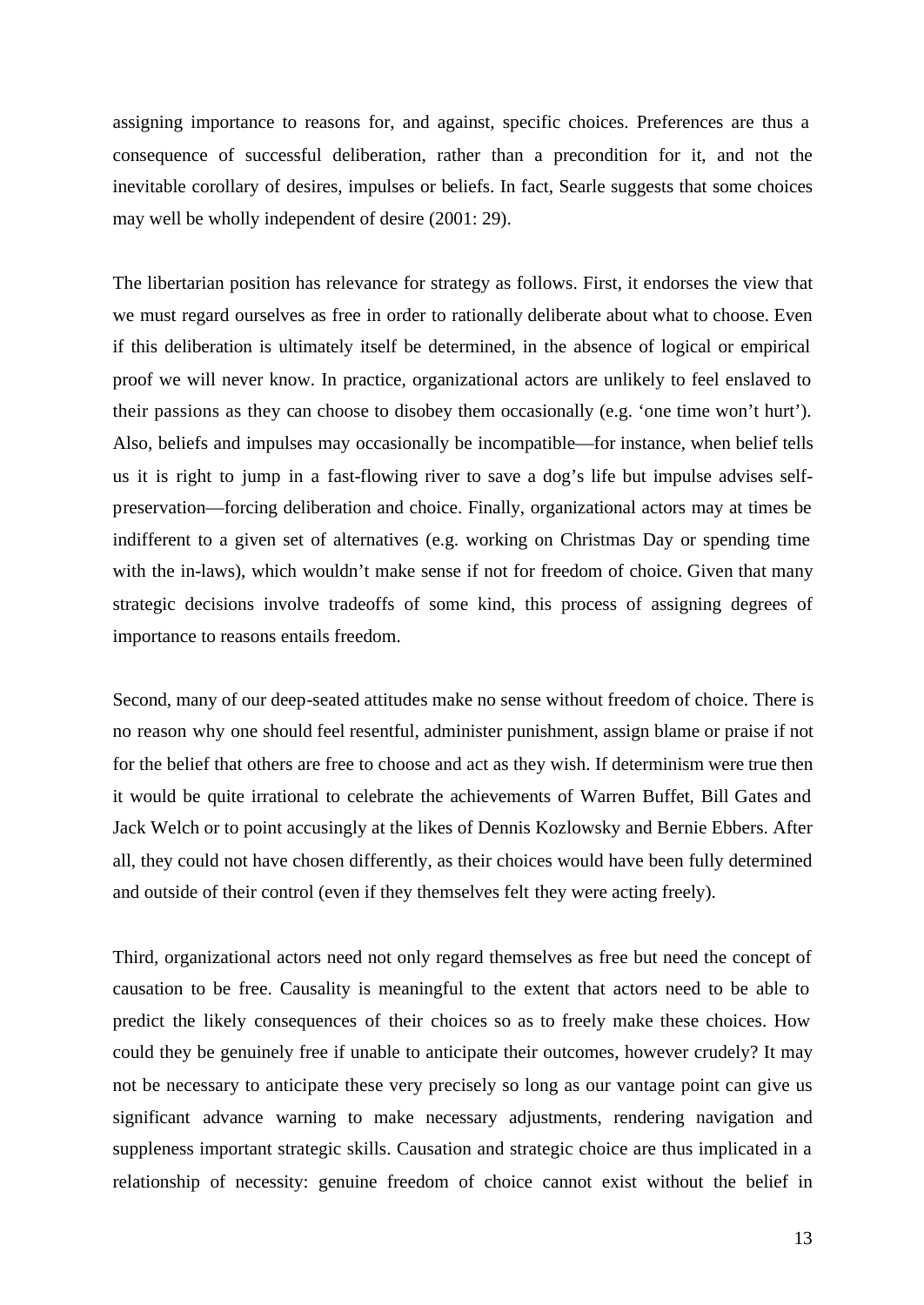causation. But, unlike the determinist position, these causes are not in and of themselves sufficient to bring about a choice. Choosing requires deliberation. This does not imply that our deliberations are unaffected by constraints, such as the structural properties of social systems, dispositions, habit, background conditions, legal or physical constraints or institutional pressures. It merely suggests that these causal conditions are not sufficient to produce choice. Hence, determinists and libertarians alike accept the presence of causal conditions. But whereas the determinist will find their presence sufficient to account for particular choices, the libertarian insists on a gap between these and the actual process of choosing. This gap is freedom.

The necessary connection between choice and causal conditions appears consistent with Berlin's later views. A firm advocate of free will and individual responsibility, Berlin nonetheless believed in the applicability of causal laws to human or organizational history (a proposition which he would have considered it insane to deny). As he wrote in the introduction to his celebrated *Four Essays on Liberty*, history cannot be viewed as a mere conflict between individual wills (and thus void of determinism). Knowledge, especially of scientifically established laws, renders us more effective whilst also extending our freedom, which is "liable to be curtailed by ignorance and the illusions, terrors, and prejudices that it breeds" (Berlin, 2002: xxxv). Moreover, there is plenty of empirical evidence for the view that the frontiers of free choice are a good deal narrower than many men have in the past supposed (2002: xxxv). Thus, objective patterns in organizational life may be discernable but need not preclude freedom of choice.

Fourth, a libertarian position is accepting of chance. This position is, according to some, enhanced by developments in quantum physics, where randomness appears to exist at the subatomic level. And if so, there is no reason why this should not also be the case at higher levels (cf. Dennett, 2003: 98). Hence, libertarianism has no difficulty in allowing chance to affect the decision-making behaviour of organizational actors.

In summary, in strategy we have good practical reason to hold to some form of libertarianism for (a) it allows us to hold companies and individuals morally responsible for their strategic actions; (b) it helps legitimise deep-seated attitudes (e.g. resentment or appreciation); (c) it explains the experience of freedom when deliberating about strategic choices (e.g. by assigning a relative importance to various reasons for, or against, a particular strategic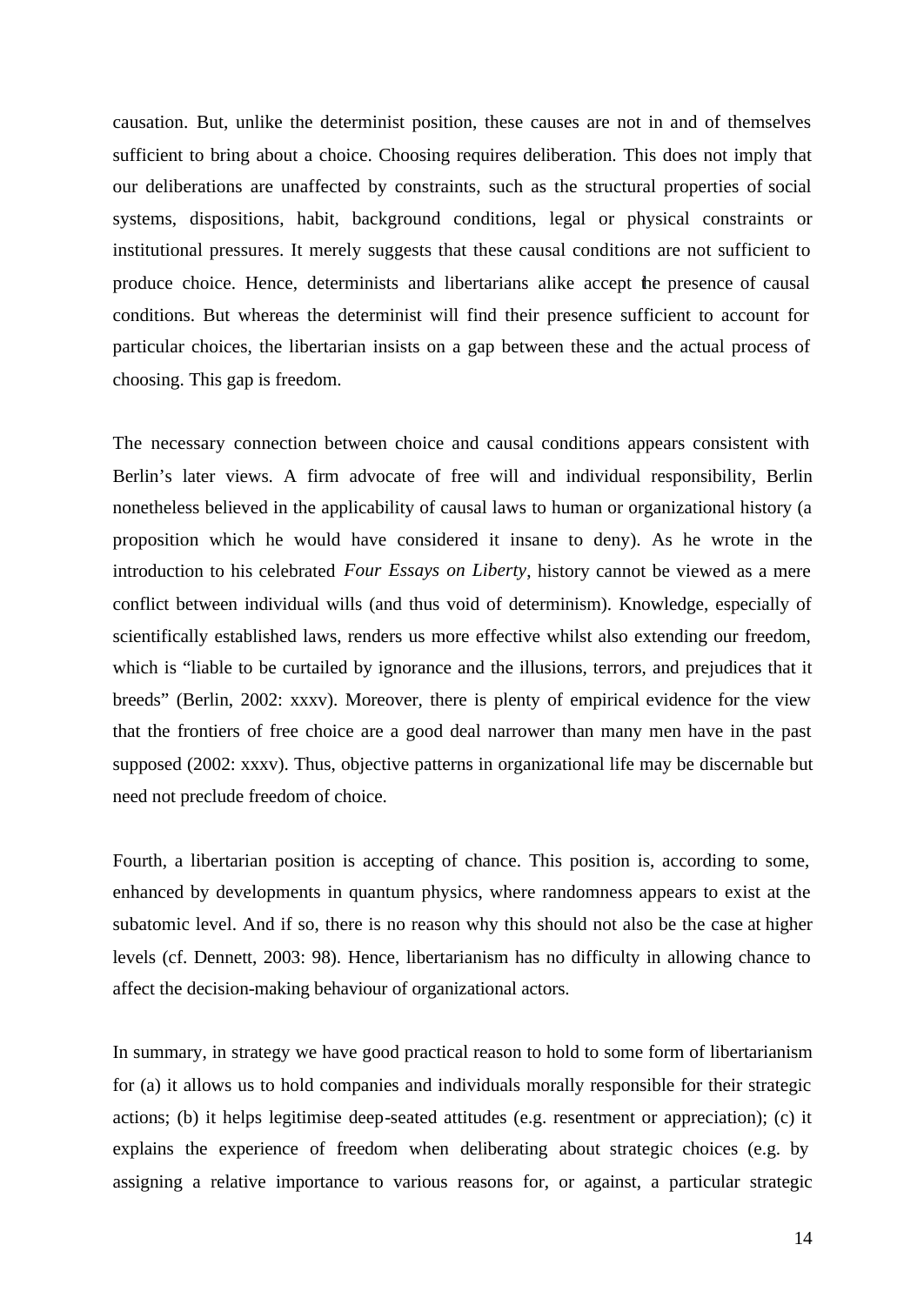decision); and (d) it emphasizes the importance of anticipation, or the belief (central to our discipline) that strategic choices have causes as well as consequences. In the absence of logical or empirical proof of the precise mechanism *causing* individual and collective choices, this attitude can be held rationally.

# **Chance, choice and determinism in complexity theory**

Complexity theory, likewise, is concerned with understanding the processes by which complex, irregular phenomena can achieve an appearance of order, and those by which simple deterministic phenomena can become apparently driven by chance. Complexity theory was not originally intended to speak to social forms of organizing, but has nonetheless been found useful in a metaphorical sense by explaining process in organizations, and also in an ontological sense by informing contemporary philosophy. Typically, organizations are viewed as comprising multiple actors with diverse agendas, internally and externally, who seek to coordinate their actions so as to exchange information, act, and interact in a nonlinear and dynamic fashion.

At least three observations from the study of non-linear dynamics and complex systems are scientifically well established, and relevant to our inquiry. First, "processes that appear to be random may be chaotic, revolving around identifiable types of 'attractors' (a limited area in a system's state space that it never departs) in a deterministic way…". Behaviour of these complex processes "can be quite sensitive to small differences in initial conditions... Consequently, historical accidents may 'tip' outcomes strongly in a particular direction". Second, "complex patterns can arise from the interaction of agents…. These patterns are emergent". And third, "complex systems tend to exhibit 'self-organising' behaviour: starting in a random state, they usually evolve toward order…." (Anderson, 1999: 217-218). These results stress the fact that deterministic systems can exhibit an apparent randomness that is nevertheless contained within a limited domain (Ruelle, 1991). They also highlight that, within this domain, behaviour is sensitive to initial conditions (Lorenz, 1963). Moreover, in case of increasing return (positive feedbacks), they are process dependent (Arthur, 1994). Furthermore, from random interactions between system's entities, complex patterns may emerge (Holland, 1995). And, finally, some systems, in a random state, can gradually selforganise to achieve an order (Kauffman, 1993) larger than the aggregated interactions of the independent entities they are made up of.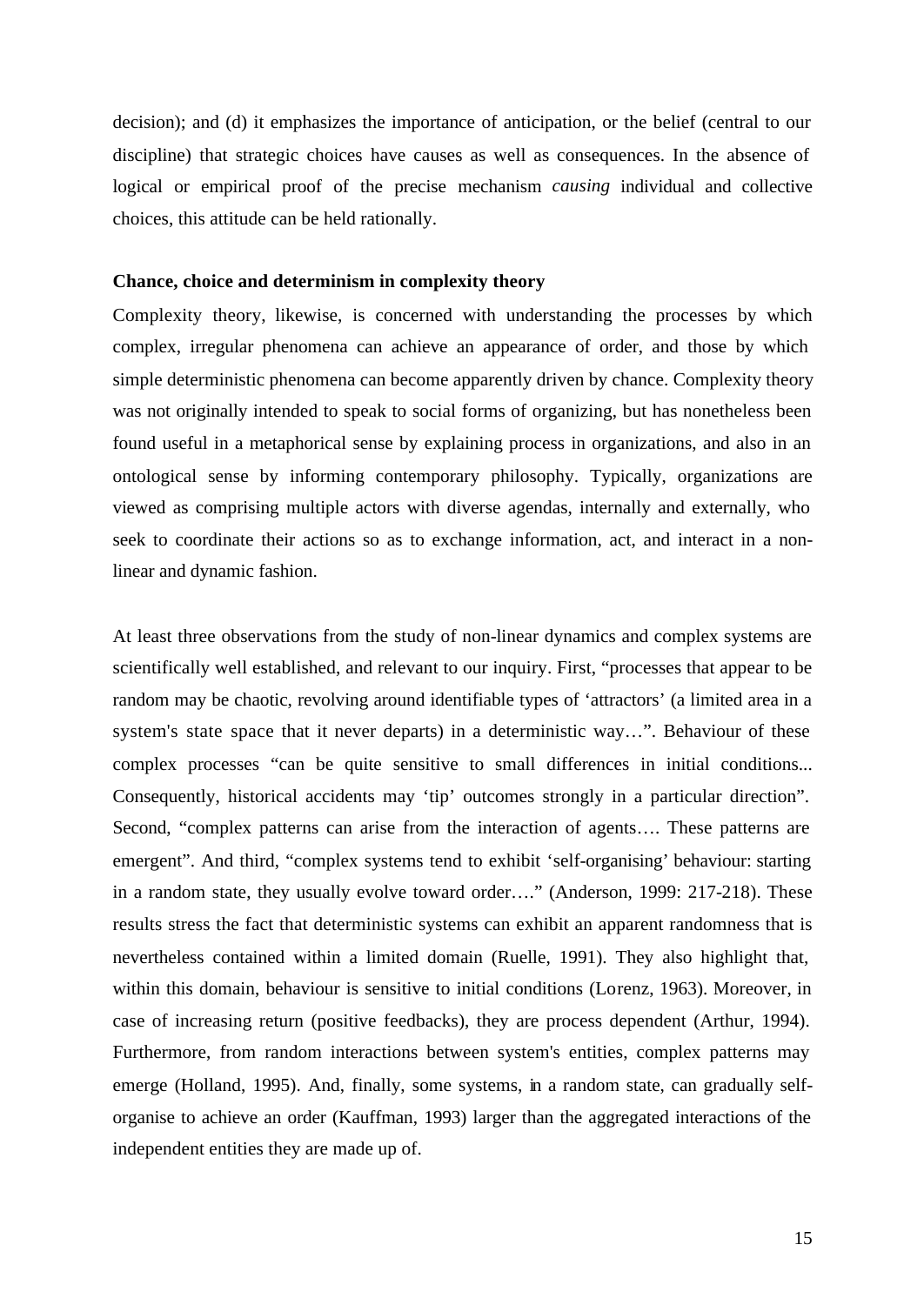These findings derive from different branches of complexity theory. One stream (attraction and sensitivity) is typical of chaos theory. A second (path dependency) is related to selfreinforcing non-linear dynamic processes. A third (emerging regularities) belongs to complex adaptive systems theory. A fourth (order creation) is representative of self-organising systems theory. In all these theories, conjunction of chance, choice and determinism in the shaping of systems behaviour is clearly present.

### *Deterministic chaos*

Chaos theory has received a considerable amount of attention in the natural sciences (Allen and Sanglier, 1978; Ruelle, 1991), and, more recently, in social sciences (Brock and Malliaris, 1989; Cheng and Van de Ven, 1996). It is a mathematical approach to the evolution of dissipative non-linear dynamic systems characterized by low dimensionality. Interactions between simple relationships can evolve into a highly complex network, the behaviour of which is impossible to anticipate. Any such systems can be stable, periodic in behaviour, or chaotic. The transition, or bifurcation, from stability to periodicity to chaos takes place when the coupling between forces of stability (negative feedbacks) and instability (positive feedbacks) increase. The coupling between forces can be changed by fiat (choice) or when subjected to random (or chance) shocks. Once put into motion, however, the combination of these forces may lead to a deterministic route the end of which can, nonetheless, not be predicted. When in a chaotic state, behaviour is attracted and contained within a strange shaped frontier called 'strange attractor' (Ruelle and Takens, 1971). Within the attractor, even though behaviour is deterministically driven, prediction is impossible except for the very short term. Determinism leads to surprising and unpredicted results. In fact, a small change, the effect of which is multiplied over time, can easily produce a dramatically different evolution. Choice, based on past experience, will typically not generate the anticipated outcome. Chance challenges the state of the system, which can derail towards chaos where apparent uncertainty prevails. In this situation, strategic choice rarely guarantees a particular outcome but for the very short term. The complex system of decisions and actions develops determinism of its own. This theory has already been applied to the study of organisational events such as innovation (Cheng and Van de Ven, 1996) and crisis (Thietart and Forgues, 1997). These studies show that what appears to be a random event is deterministically driven. The succession and interaction of decisions create a very complex behaviour which develops a dynamic of its own based on the multiple choices made by the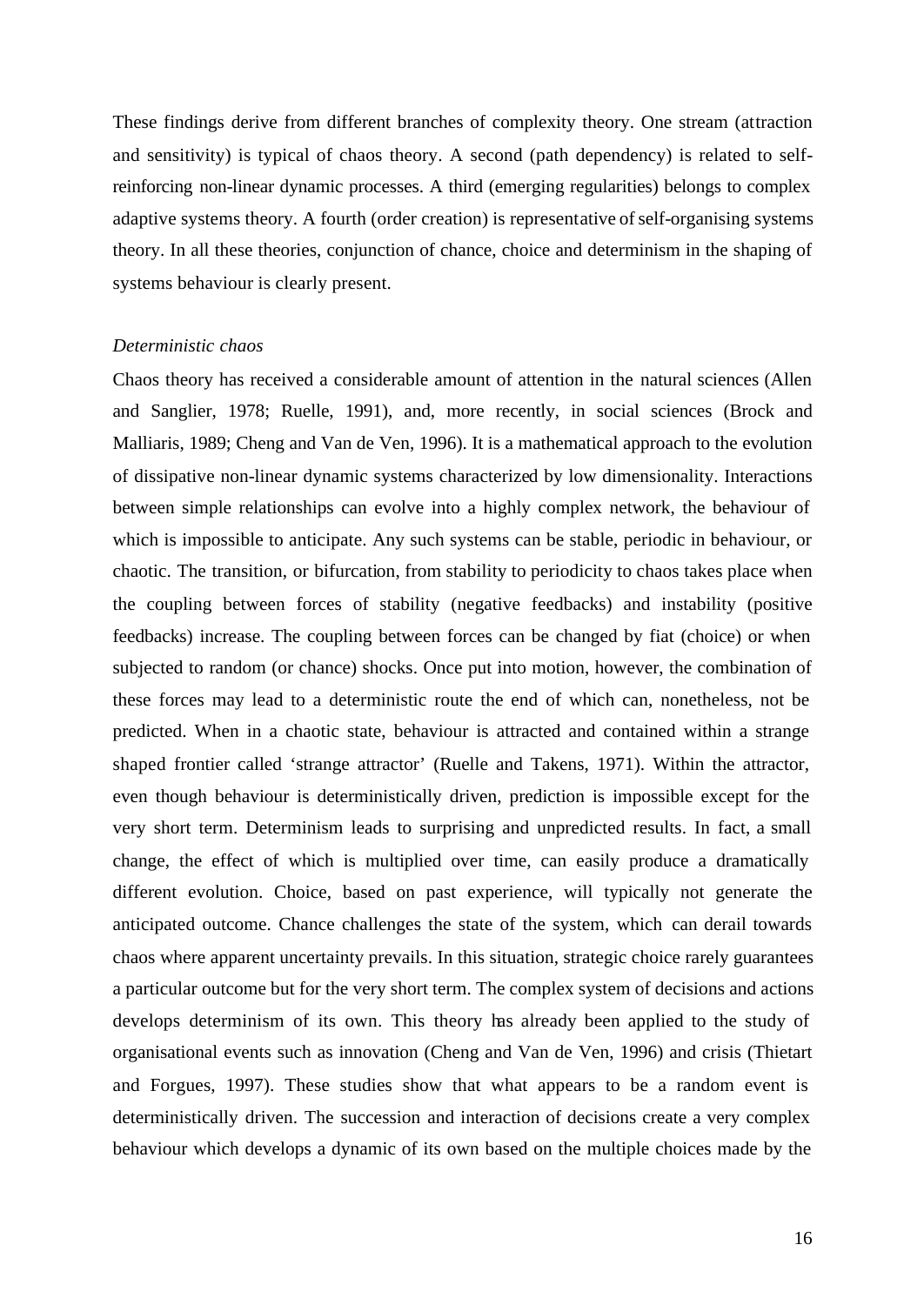organisational actors. Freedom of choice appears to create its own determinism which outcome is impossible to predict.

# *Path dependency*

Unrelated to chaos theory, but similar in its sensitivity characteristics, positive feedback economic systems (Arthur, 1990) illustrate the mechanism of path dependent evolutions. According to Arthur (1990: 92) "once chance opens up a particular path, it may become locked in regardless of the advantages of other paths" giving some firms a self-reinforcing initial advantage. Small perturbations, then, determine the optimal pathway, which need not be the most efficient. They tend to tilt parts of the economy "into new structures and patterns that are then preserved and built upon…." and which are in part "the result of historical chance" (1990: 99). In those situations described by Arthur (1994), an initial strategic advantage, which could be the result of the combination of past strategic choice and chance, is the "cause" behind market domination. In similar vein, Kuhn (1970) and Sterman and Wittenberg (1999) emphasized path dependency in the crucial role played by situational contingencies in paradigm dominance in the context of scientific revolution. They find that "the fate of a particular new theory or paradigm is strongly conditioned by the circumstances surrounding its creation and weakly influenced by its explanatory power" (1999: 338). Even if, in the latter course of scientific development, choice and chance play a role, the reinforcing process is nonetheless driven primarily by initial conditions.

#### *Complex adaptive systems*

Complex adaptive systems and self-organised systems theories rely on an entirely different paradigm. Here the issue is not the search for simple causes to complex outcomes but to understand how simplicity emerges from complex interactions. In complex adaptive systems theory, complexity arises from the aggregated behaviour of interdependent adaptive agents driven by a set of rules (Gell-Mann, 1994; Holland, 1995). Agents, following rules, adapt to each other to create an emergent order. A given set rules governing interaction, a specified number of interacting agents, and random events, seem to uncover a 'hidden' process. Once in motion, the process follows a route towards a stable end, periodicity, or even apparent randomness. Ever since Conway's game of life (1976), successful and more comprehensive computer applications have developed in the field of organisation: from the study of emergent social behaviour (Epstein and Axtell, 1996) to organisational adaptation (Carley and Svoboda, 1996) and culture formation (Harrison and Carrol, 1991). In these models,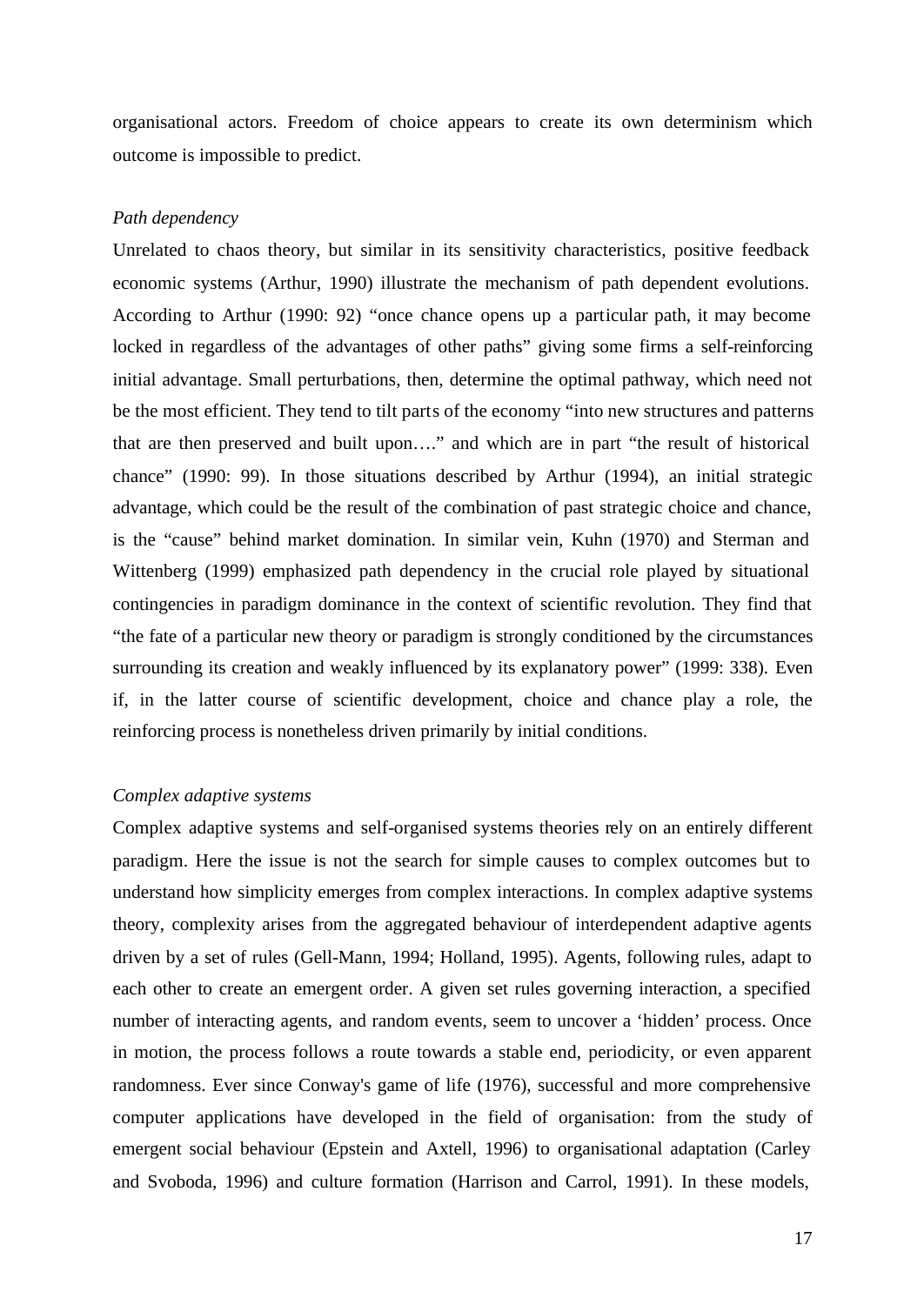emerging behaviours are achieved through the interaction of agents. Stable patterns are not just the outcome of random encounters. Internal dynamics and random events coalesce and produce (following multiple paths) different orders. Questions thus arise concerning the role of causation and the nature of the order that emerges, and in which chance plays a key role. The nature of the interaction itself, however, is deterministic; rules are fixed by choice or by nature. Once chance has opened up opportunities for viable alternative combinations, the system evolves towards an un-programmed, emerging order.

#### *Self-organising systems*

Self-organising systems theory, autogenesis or synergetics (Haken, 1977; Kauffman, 1993; Nicolis and Prigogine, 1977; Prigogine and Allen, 1982), aims at studying the emergence of order out of the interaction between entities such as DNA and RNA molecules (Kauffman, 1994), chemical elements (Prigogine and Stengers, 1984), and organisational actors (Drazin and Sandelands, 1992). Self-organisation is a naturally emerging process of organising found in dissipative systems subject to energizing tensions. There is no specific programme to create a given form of order. Ongoing interactions may generate any form of organisation. In the physical world, autocatalytic processes help to reinforce whatever order emerges. In organisations, order can result from learning processes by social agents who look for local solutions to budding problems. As a consequence, order may result from synergies among individual initiatives. Many debates have occurred on the origins of self-organisation. Once put into motion, systems' entities adapt following their interaction. It is in the zone of instability, far from equilibrium, that changes are taking place, allowing some order to emerge. From a given initial state, dynamic interactions might lead to similar states as if systems' entities were attracted to a pre-ordained configuration. This is consistent with Prigogine and Stengers (1984), according to whom a determined order is created because it was there to be discovered in the first place.

#### *A co-evolutionary perspective*

Within the realms of the organisation sciences more broadly, new orientations emerge following random encounters of competencies which create something different from a simple arithmetic totting up (McKelvey: 1997, 1999). These encounters do not take place in an ordained manner, nor do they evolve in a completely disorderly manner. Through their interactions agents learn and adapt to each other to create something new. McKelvey (1997) likened organisations to quasi-natural phenomena, where human intentions and natural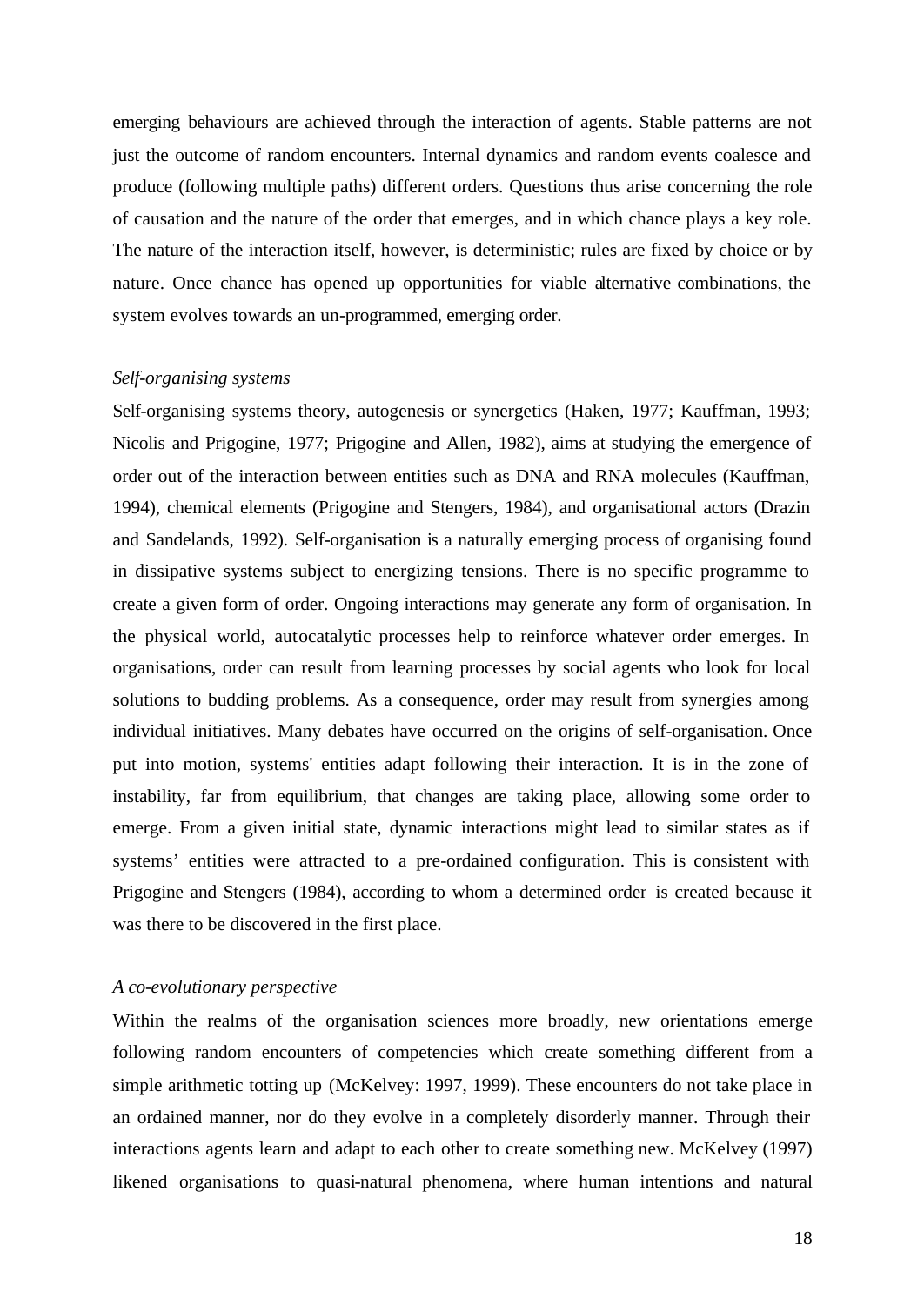processes are intertwined. In his view, organisational processes should be viewed in a coevolutionary perspective. Order, then, is the result of many "Darwinian variation, selection, retention, and competitive struggle effects at different levels…" (1997: 360). Here "Darwinian machines at a higher level operate to create order at lower levels; order that may be governed, in part, by simple rules." (1997: 361). According to his theory, idiosyncratic intentions are present at a micro-level. However, "micro-evolutionary order…emerges in the context of macro-evolutionary selection and competitive pressure." (1997: 361). There is choice to the extent that individuals create the context for such encounters to unfold. There is determinism too, by virtue of the institutional contexts of organisations and their environments. And there is chance. Once put into motion the emerging behaviour assumes a life of its own unless interrupted by fiat.

In summary, if we accept that strategy is a function of complex processes, determinism, choice and chance are likely to be mutually implicated in these processes. From the preceding review of complexity theories, we can draw the following tentative conclusions: (a) strategic choice may create its own determinism (chaos theory); (b) chance can open up paths that deterministically lead to strategy (path dependency); (c) strategy is an emerging outcome, being the result of random encounters between various strategic choices that interact following a set of deterministic rules (complex adaptive systems); (d) strategic order is found following multiple interactions driven by choice and chance (self-organization); and (e) strategy mostly emerges through a trial and error process (co-evolution).

# **Strategy as the outcome of complex processes**

Intellectual history and complexity theories seem able to deepen our understanding of causation in strategy and clarify the nature of strategic choice. On the one hand, intellectual history contributes to our understanding of how strategy is constructed and narrated by managers. It emphasises the human need for rationality and causality in reconstructing strategic events. Its contribution is mainly (but not just) epistemological. The belief in causal laws, the presence of causal conditions, and the presumption of rational deliberation are presented as driving forces behind strategizing. Complexity theories, on the other hand, aim at a physical explanation of strategy. Their contribution exists at the level of ontology, explaining how strategy originates from a combination of free will, inevitable dynamics and random encounters.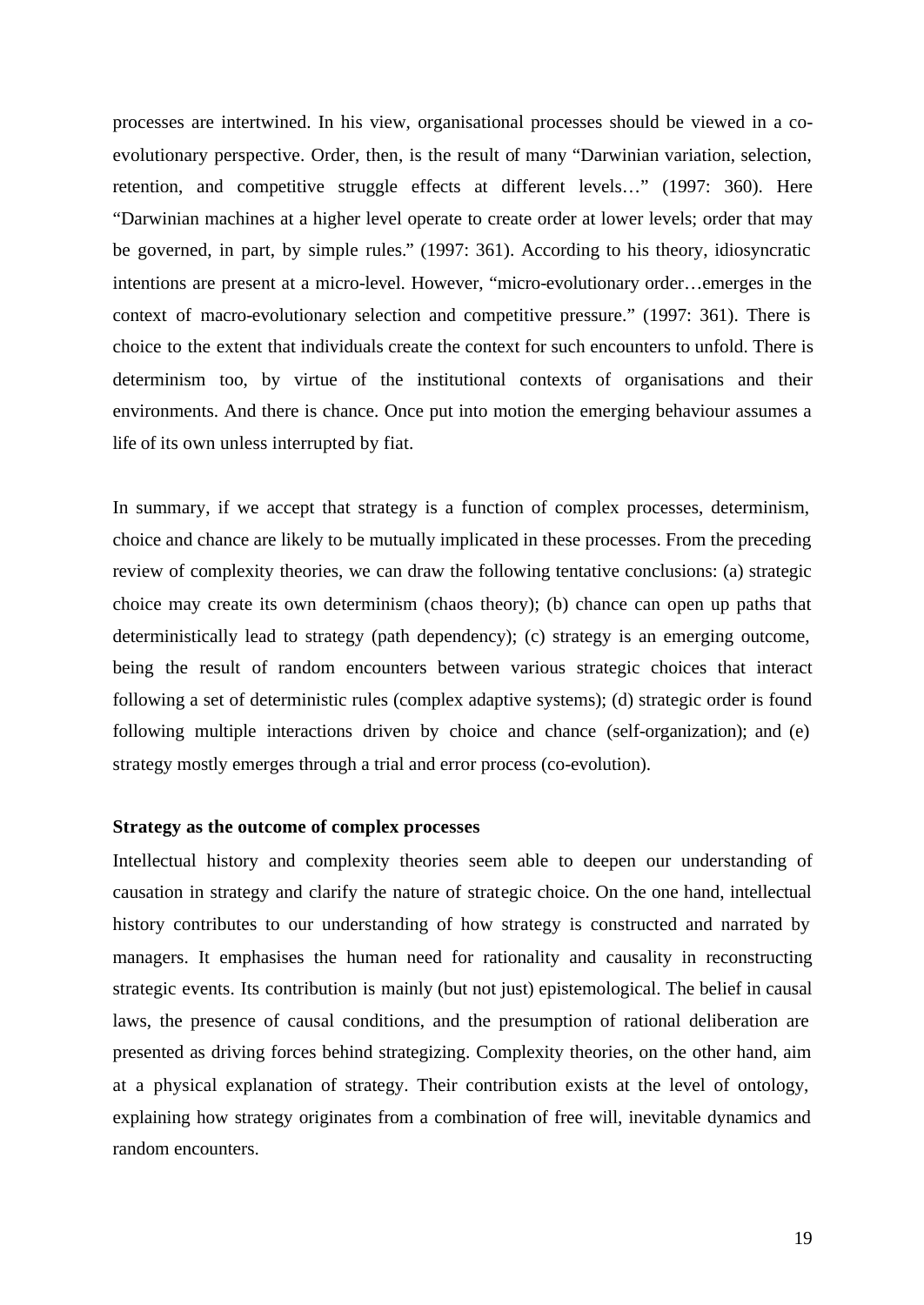Both traditions help legitimise the 'messiness' of strategy in which multiple forces are seen to interact in a non-linear and dynamic fashion and where choice, chance, and determinism interact. Within the complexity theory domain, organisational actors, by virtue of their choices, create a context that they help shape but are unable to predict and control. Once created (usually through multiple decisions, actions, and chance events) this context becomes a constraint for the very same actors who contributed to creating it. In the context of chaos theory, for instance, once the system enters its apparently random chaotic state, actors have no power to control the system behaviour and, as a consequence, the strategies they contributed to creating. Prediction becomes impossible and circumstance dominant. Choice and chance, here, bear the seeds of determinism.

Second, organisational actors frequently place bets on the future since they cannot entirely rely on forecasts. As in the case with self-organised systems, it is the context and internal organisational dynamics (or circumstance) that appear to matter most. In this situation, firm strategy emerges, through a process of adaptive tension, as the result of chance rather than choice. For example, Korn and Baum's empirical analysis of multi-market contacts among commuter airlines supports this conclusion. Their research "casts doubt on…[strategic intent]…and points to a more complicated, emergent relationship between multi-market contact and mutual forbearance that is less straightforward than is commonly presumed" (1999: 186). It shows that "contrasting chance, imitative, and strategic antecedents to multimarket contact supports a combination of influences, among which chance is one of the strongest" (1999: 187).

Third, due to the multiplicity of dynamic interactions it is unlikely that one particular course of action, taken twice, will produce the same result. For instance, Miller (1990) based on his thorough empirical study of organisational failure, concluded that the very actions that once produced excellent results might, one day, contribute to failure. Not only are the outcomes unpredictable but in the case where actions are based on past experiences under similar, but never fully identical circumstances, their consequences are very different. As a result, no cause in one situation can produce the same effect in another context. Choice alone cannot determine strategy.

Fourth, complex systems, characterised by a large number of agents in simultaneous interactions, reveal other relevant behaviours. Typically, emergent forms appear. No single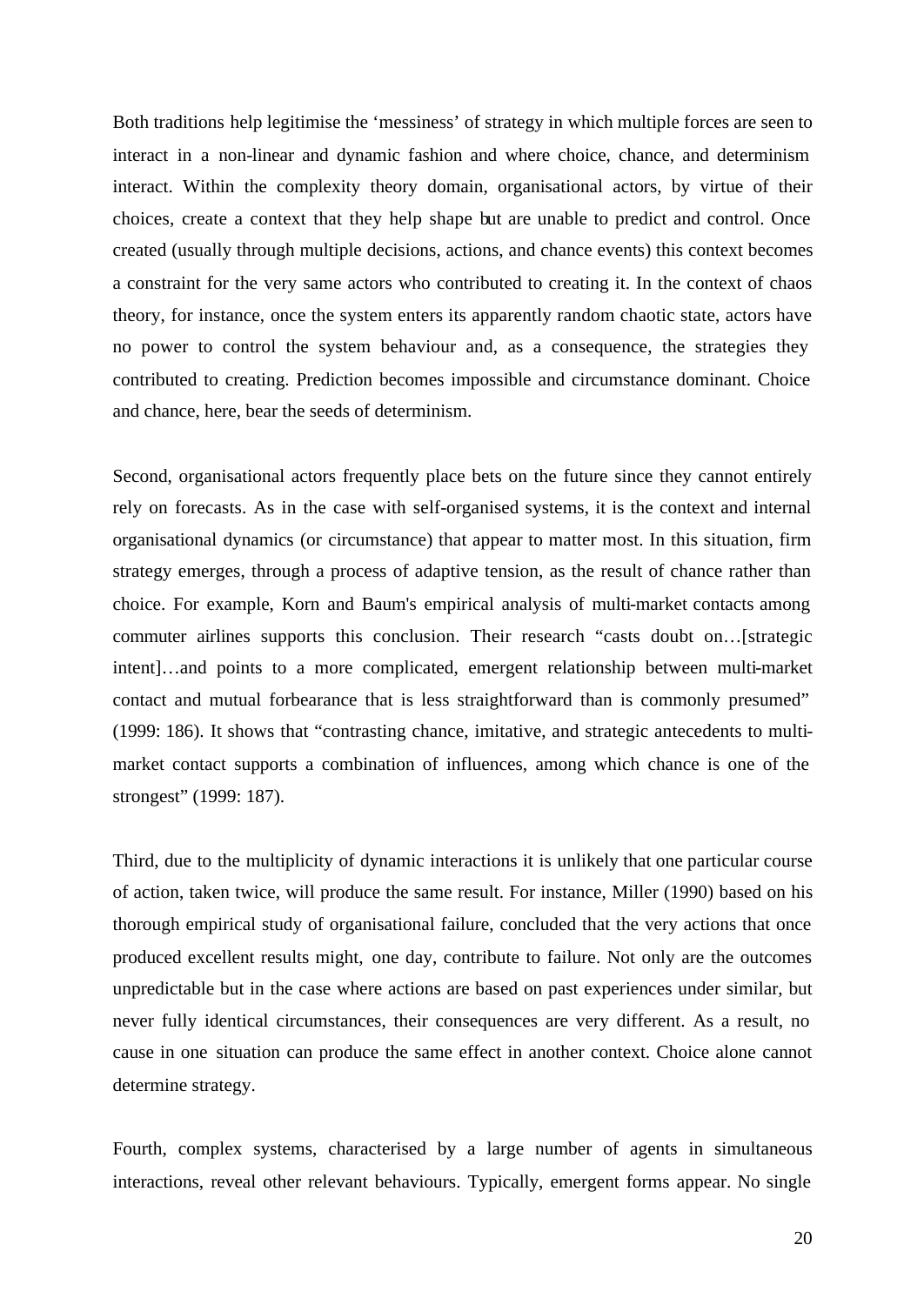agent has a good idea as to the nature of this emergent form. But, ironically, every agent contributes to its creation in the absence of a co-ordinated effort or blueprint. Through numerous interactions they help shape an order they could not have envisioned beforehand. Choice drives each agent but the random aggregation of individual initiatives is transcended by an emerging outcome.

Intellectual history makes two additional contributions. First, it emphasizes the role of determinism as teleology, imposed on observation and experience by organizational actors. Over an epoch stretching two millennia, scholars have found it difficult to free themselves from the pervasive principle of determinism through final causes, or the assumption of an internally consistent and purposeful world. This teleological outlook may take the form of religious faith, or of a subscription to the realms of metaphysics, but is evident also in the rational and secular works of Hegel, Marx, Carlyle, Montesquieu and Comte. Advances in the natural sciences, particularly in the  $18<sup>th</sup>$  century, have done little to dissuade scholars from this.

Second, a libertarian attitude seems to provide something close to the explanation of choice that corroborates our experience of strategic choice. Specifically, it addresses our three concerns, namely (1) the extent to we must regard ourselves as free in order to choose, being able to assign priorities to reasons and deliberate their consequences; (2) the extent to which we can be held accountable for our strategic choices, and hold others accountable for theirs; and (3) the extent to which freedom of choice and determinism can be reconciled, allowing us to explain strategic choice as it relates to the determinism of population ecology, contingency, resource-based, and industrial organization perspectives. As for (1), libertarianism is predicated on their being a gap between desires, impulses and beliefs and organizational actors acting on them. This gap entails our freedom of choice in allowing us to deliberate rationality on the possibilities facing us, to weigh up their costs and benefits, and think through their consequences. As Sartre suggested, it is this ability to imagine what might be that constitutes the core of our freedom (Sartre, 2003). As for (2), because it assumes freedom of choice, it allows us to hold organizational actors responsible for their choices, and they us for ours. As presaged by Hume, "if nature did not aid us in this particular 'twou'd be in vain for politicians to talk of honourable and dishonourable, praiseworthy and blameable. These words wou'd be perfectly unintelligible." (Hume, 1739: 500) As for (3), libertarianism accepts that causal conditions precede choices but refuses to accept that these are, by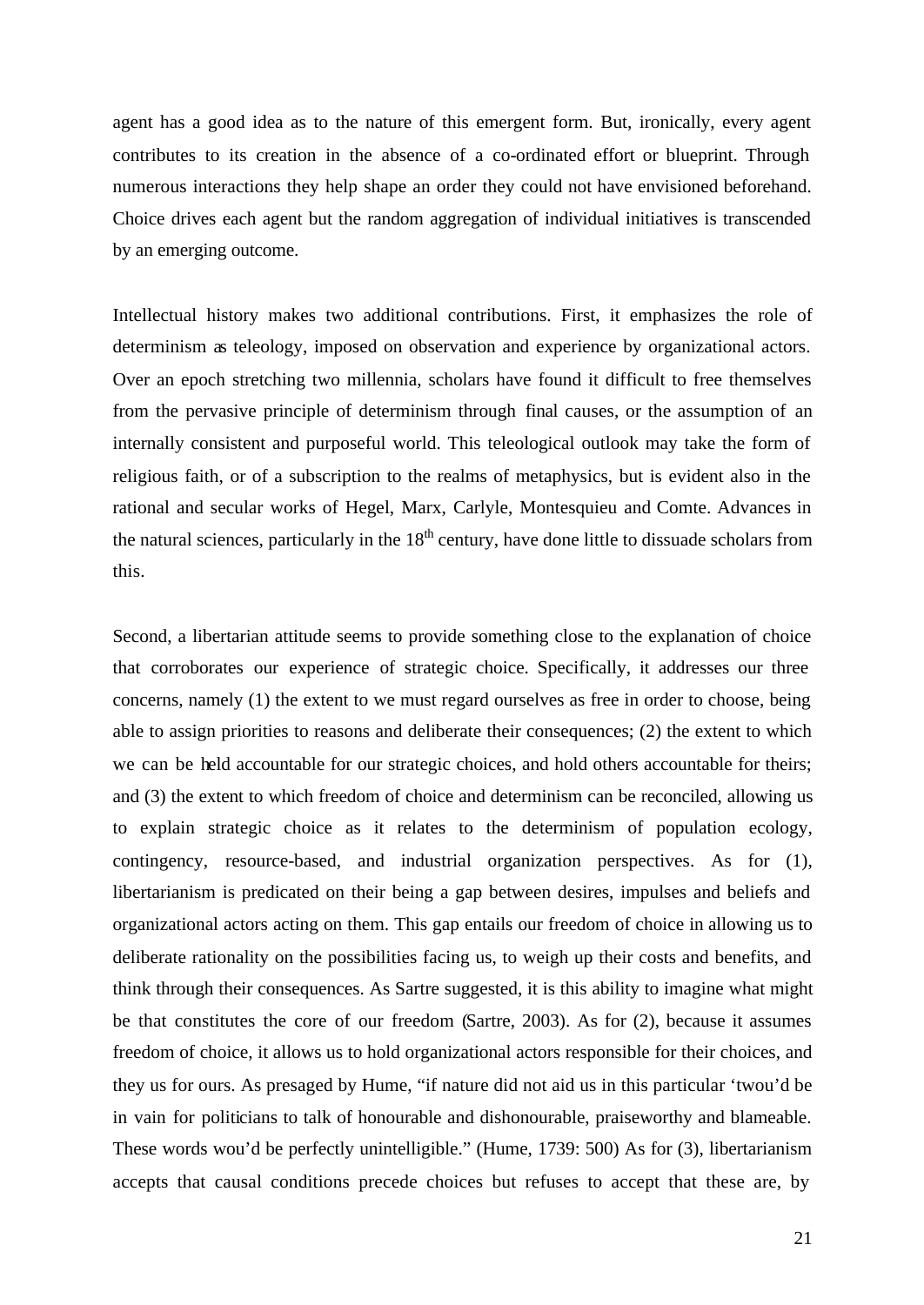definition, sufficient in and of themselves to bring about certain decisions. It allows our deliberations to be restricted by physical, legal or resource constraints, or informed by institutional pressures, habit, politicking, etc. It simply suggests that reflection and deliberation are part of parcel of choosing, and it is this out of which freedom in strategy consists. In addition, it helps make sense of the deeply entrenched attitudes that characterize organizational life (e.g. assigning blame or praise), and emphasizes the importance of the assumption of causality in making strategic choice possible. Finally, in the absence of logical proof in what has become a myriad of carefully argued philosophical opinion, this attitude can be held rationally.

In conclusion, causal conditions precondition strategic choice but in a process quite unlike that entailed in determinism. Causal conditions are tied to choice in a relationship of necessity, *not* sufficiency. This is consistent with complexity theory observations, and even their application to organizations. For instance, its concurs with Burgelman's research on Intel which "reveals the complex reciprocal causation between Grove's strategic intent and the structures and processes that he put in place and how the very success of the strategy vector resulted in the emergence of co-evolutionary lock-in and impeded new business development… He and Intel were subject to inescapable evolutionary dilemmas associated with the dynamics of co-evolutionary lock-in" (2002: 349)

Organisational actors have freedom of choice precisely because they are able to predict, albeit imprecisely, the consequences of their choices. This is consistent with McKelvey's (1997) suggestion that organisational evolution cannot be properly viewed as independent from a simultaneous evolution of the organisational context. Further, strategic choice and causal conditions are recursively implicated insofar as choices have consequences that, in turn, add to the stock of raw materials that inform future choices. One can explain the first only in terms of the second.

But causal conditions are a precondition for chance also to the extent that organisations rely on a particular context to ascribe meaning to it. Random events are likely to go unnoticed if not for specific conditions to render them meaningful. And as with choice, chance draws on these conditions but also contributes to them. As the late historian Carr (1961: 129) reminds us, even if certain historical events can be, to a degree, determined by chance; it is the circumstance in which they happen that renders them both meaningful and consequential. Or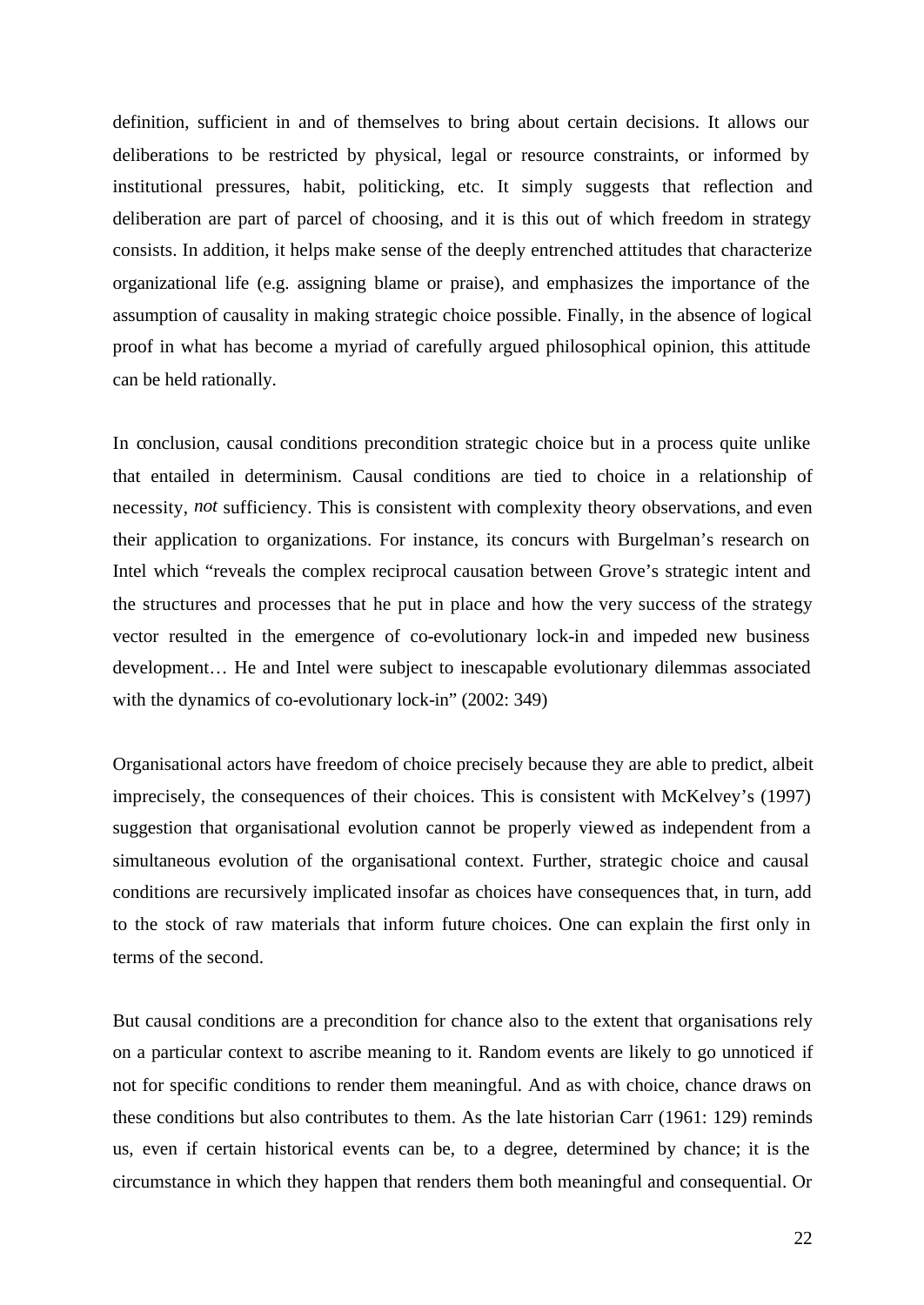as two sociologists quoted from an 1876 issue of the *Chambers's Journal* in discussing serendipity: "...the important point to notice is that the value of the accident [chance] depends on the kind of man, on the kind of mind, by whom or by which it is first observed. If the soil is not sufficiently prepared, the seed will not grow. Thousands of men had seen the light reflected from distant windows, and variations in the light according to the angle of reflection, but a well-prepared mind on one occasion suddenly drew from the phenomenon an idea which established the beautiful science of the Polarization of Light" (Merton and Barber, 2004: 45). The aphorism 'twist of fate' is telling in this respect, as is the Viagra example in highlighting the necessity of causal conditions in recognizing the relevance of a chance event. The importance of matching chance and circumstance is relevant also in complexity theory, where an emerging order in complex adaptive and self-organised systems typically results from random interactions between agents. It is because order is there to be uncovered that chance events become significant. In the same vein, in systems with increasing return characteristics, chance determines which path will be inevitably followed. Path dependence ascribes meaning to chance that might otherwise pass unnoticed. Hence our first two propositions:

*Proposition 1: Causal conditions are a necessary precondition for freedom of strategic choice.* 

*Proposition 2: Causal conditions are a necessary precondition for chance in opening up strategic alternatives.* 

In a causal world, random coincidences provide for alternative possibilities. As Starbuck (1994: 212) points out a "random event does not merely affect a single period; it becomes part of the foundation for future periods" and the effects of the created perturbations "may accumulate over time until they dominate the behaviour of a causal process". This observation is consistent with Darwinism, where chance mutations enrich the population and may produce fitter species. We think this particular relationship to be one of *sufficiency*, not necessity. In other words, chance coincidences are by themselves sufficient to warrant alternative possibilities. As in Cohen, March and Olsen's (1972) garbage can model of organizational choice, chance draws together problems and solutions in waiting. It is a precondition for choice in opening up alternative causal paths**.** This is also consistent with work by Burgelman on Intel which "shows how Andy Grove was able to take advantage of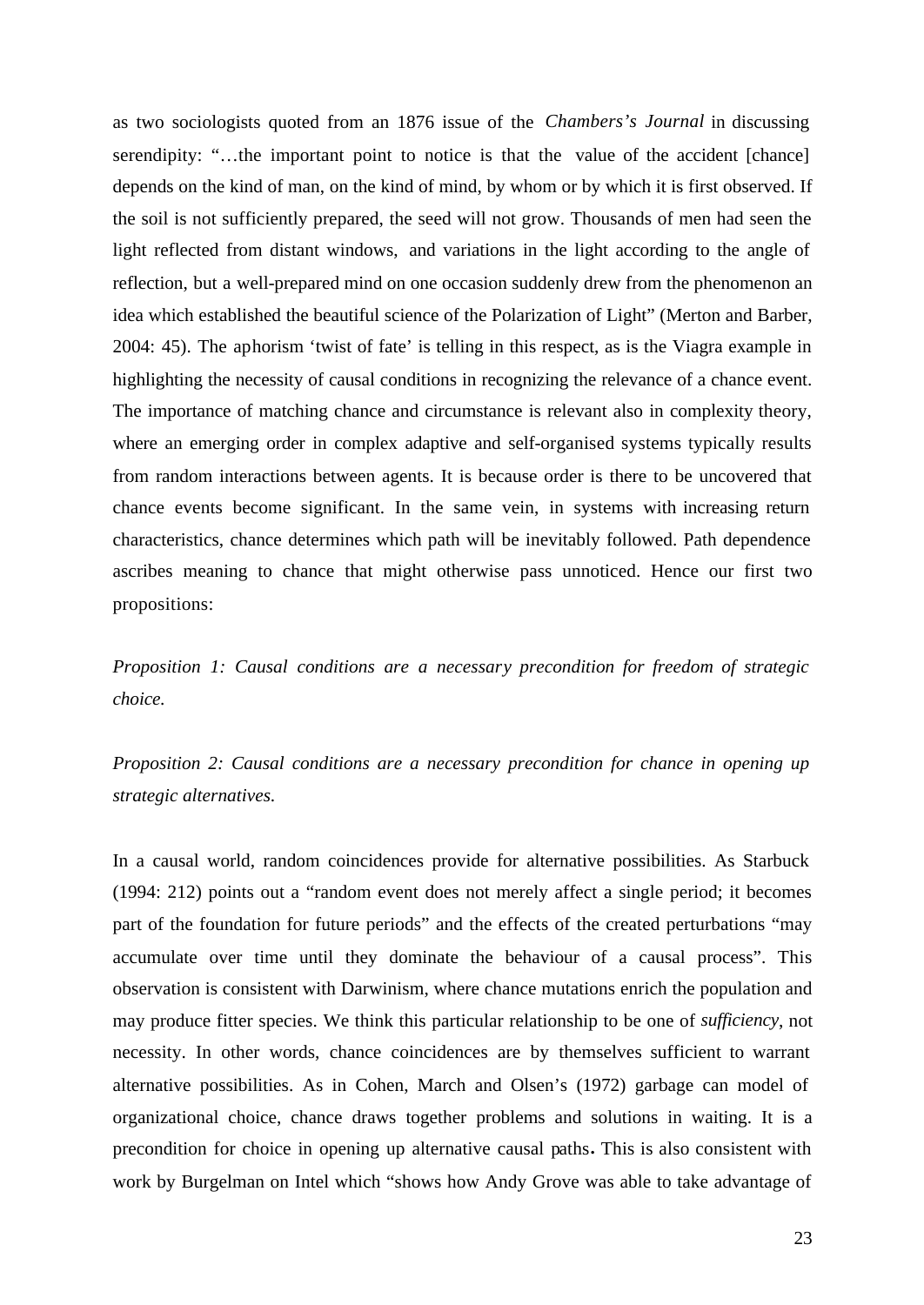the fortuitous circumstances Intel faced…and turn good luck into a strategy vector"(2002: 349). Hence our third proposition:

*Proposition 3: Chance is a sufficient precondition for strategic choice.*

# **Concluding remarks**

Organizational actors develop strategies precisely because they believe their choices contribute to performance. At the same time, they recognize their dependence on variables over which they have little or no control, such as the economic, political and cultural context in which they operate, structural forces which influence their strategy-making, and the extent to which past performance was in part a function of chance. Clearly, strategy is some configuration of strategic choice, chance, and causal conditions.



*Figure 1: Causal conditions as pivotal to strategic choice and chance*

Contrary to dichotomous treatments of causation where determinism and strategic choice have been emphasised in turn, and in which chance is notably absent, we put forward three propositions on their interrelationship (see Figure 1). These propositions are intended as broad conclusions rather than as testable hypotheses in any scientific sense. In these propositions, causal conditions take centre stage, to the extent that freedom of choice and chance are directly contingent on them. We cannot view organisational actors as free to choose unless also able to anticipate the consequences of alternative choice possibilities. But causal conditions are also a precondition for chance insofar as random events are meaningful only if, and precisely because, they transpire under certain circumstances. Finally, we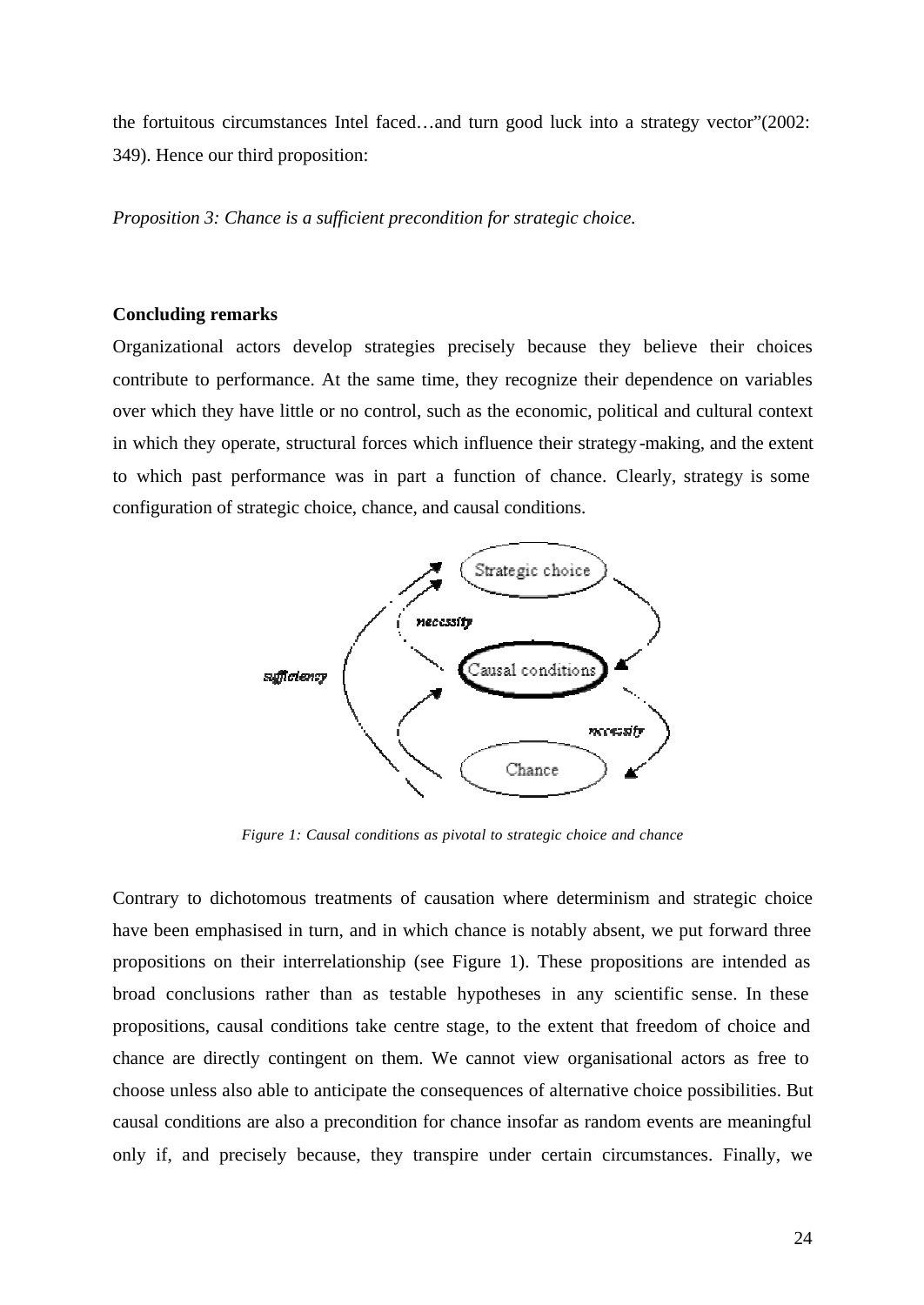hypothesised chance to be a sufficient precondition for choice by enlarging the spectrum of opportunities open up to organisations. The French microbiologist Louis Pasteur said it well when deducing that "fortune favours the prepared mind".

# *Implications for research*

Even if the aim of this article is that of illuminating causation in strategy, the conceptual view proposed in it produces several implications for causal explanation. Most obviously, one cannot speak of strategy, or account for performance, without explicitly referencing causal conditions. One can be explained only in terms of the other. Similarly, any reference to chance is barren outside the context of circumstance. Causal conditions are pivotal to freedom of choice and 'meaningful' randomness. Second, it invites a review of the nature of causation in a range of disciplines. Given its prominence in disciplines as varied as physics, history, and music composition, each of which has a longer track-record than the organization sciences, these fields may well supply useful insights. Third, a methodological implication is the value placed on interdisciplinarity, given the near-universal relevance of causation, and on thick description as a means to study the interplay of chance, choice, and causal conditions in practice. Understanding the nature of causation requires a level of detail not easily achieved but quite clearly worthy of pursuit. Fourth, a practical way forward might be that of setting up chance as a hypothesis to be falsified. For instance, scientific discoveries such as Penicillin, Ether, or Minoxidil, technological innovations such as HP's Inkjet printer, Canon's Bubblejet printer, 3M's Post-It Note and Scotchguard, or Dupont's Teflon, or strategic U-turns of companies such as the French agri-food firm Danone can be revisited to expose causal conditions and choices so as to erode any 'urban myth' that may have evolved around the role of chance. After all, each of these has been characterized as a consequence of serendipity. For instance, moulds were used to treat bacterial infections well before Fleming's famed discovery. In-depth reconstructions (e.g. in the form of case studies) may serve this purpose well. Aside from such qualitative methodologies, statistical techniques, often used in economics and finance, could be usefully used for that same purpose. Assuming that one disposes long enough time series and right proxies for measuring strategic events, analysis could be organised in three phases. In the first phase, data is filtered through a linear process. Then in a second phase, BDS statistics<sup>6</sup> can be used to test the null hypothesis that the series is IID (independent and identical distribution). If there is a significant departure from IID, we can conclude that process is deterministic. To capture the chance element of the series, new filtering (phase three) can be made with non-linear models. Residuals can be used to test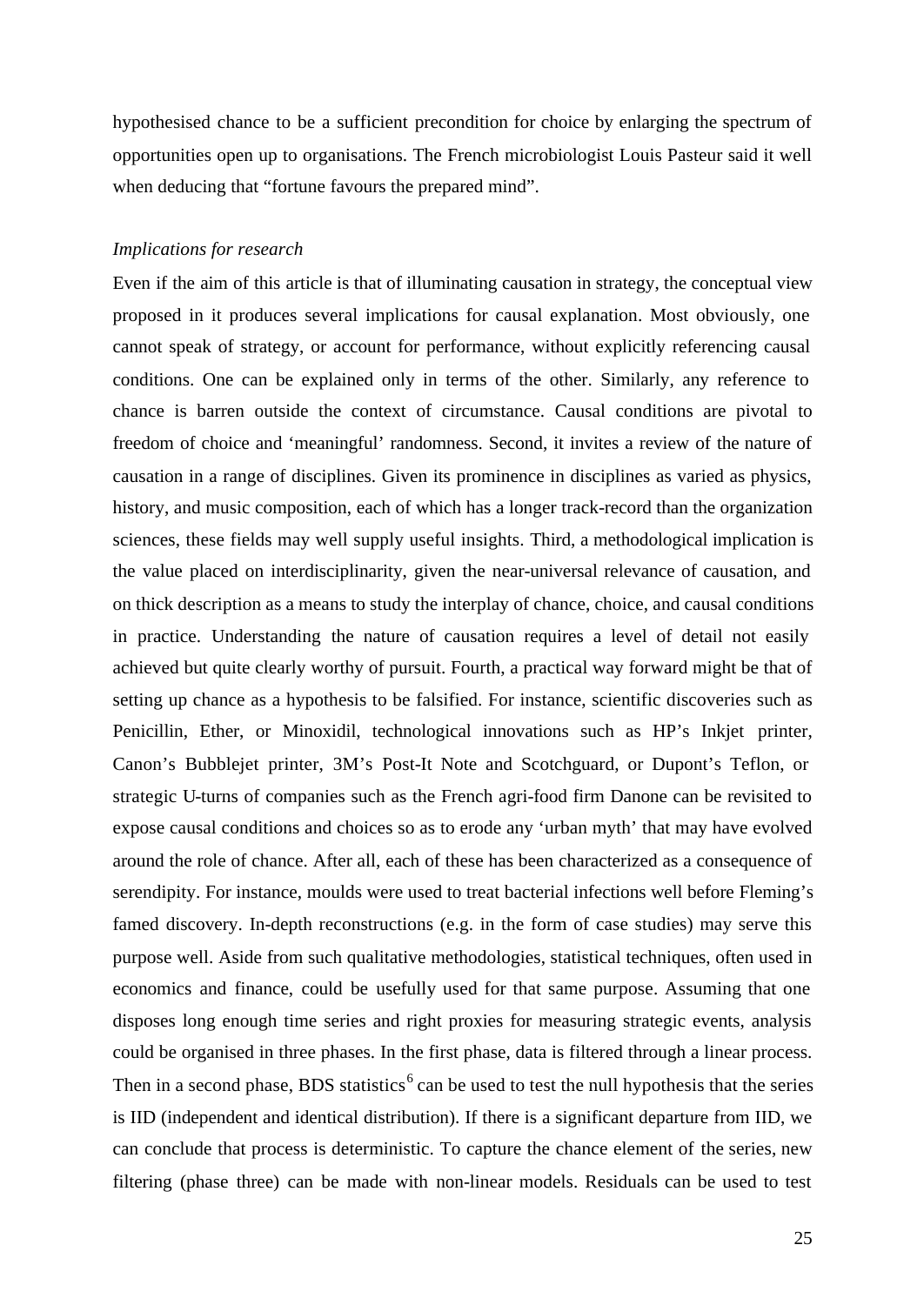several distributions (Gaussian, Poisson or mixed) to determine the nature of chance events (normally distributed, random shock, or perhaps a combination of both).

Fifth, a reciprocal view of chance, choice and causal conditions has the potential to unlock a Pandora's box of fresh research questions: Are some organisations luckier than others, and if so, why? If Pasteur was right, and fortune favours the 'prepared mind', what does preparedness mean in the context of organisations? More generally, how do organisations respond to chance? What degree of inefficiency is tolerable or necessary to enable occasional exploitation in an exploration-type environment? What are the legitimacy-granting mechanisms that allow for the pursuit of certain research trajectories but not others? Sixth, a view of chance, choice and causal conditions as necessarily reciprocally implicated enables one to use multiple theoretical lenses to illuminate what is, after all, a key question in strategy: How may we account for performance variations within and between firms? For instance, the industrial organization viewpoint expressed in the Structure-Conduct-Performance paradigm is not incommensurable with the Resource-based View. After all, strategic choices are, for the most part, informed by industry and market characteristics. They help legitimise strategic decisions and decide the relevance of core assets and capabilities. Industry characteristics set the stage for firm effects, while choices and random events leave their imprint on industry. Environment-based and resource-based explanations are not irreconcilable but recursively implicated. This conclusion is consistent with the position adopted by Child (1997), in which rival theories, while perhaps difficult to reconcile in their own philosophical terms, are not incommensurable when applied to the analysis of strategy. The propositions outlined above call for the application of multiple lenses by suggesting how they might be related. Finally, given our principal interest, namely that of deepening our understanding of causation in strategy (specifically the relationship between chance, choice and determinism), we hope to have made marginal progress towards that instant so skilfully described by William James: "Of some things we feel that we are certain…There is something that gives a click inside of us, a bell that strikes twelve, when the hands of our mental clock have swept the dial and meet over the meridian hour" (James, 1923: 13).

But of course the proposed framework and conclusions may be seen as too self-evident. Yet the obvious is easily obscured by the lenses we bring to bear on our observations. And it is for precisely this reason that we looked to quite different disciplinary fields, in search of fresh approaches to a common, but far-reaching, matter.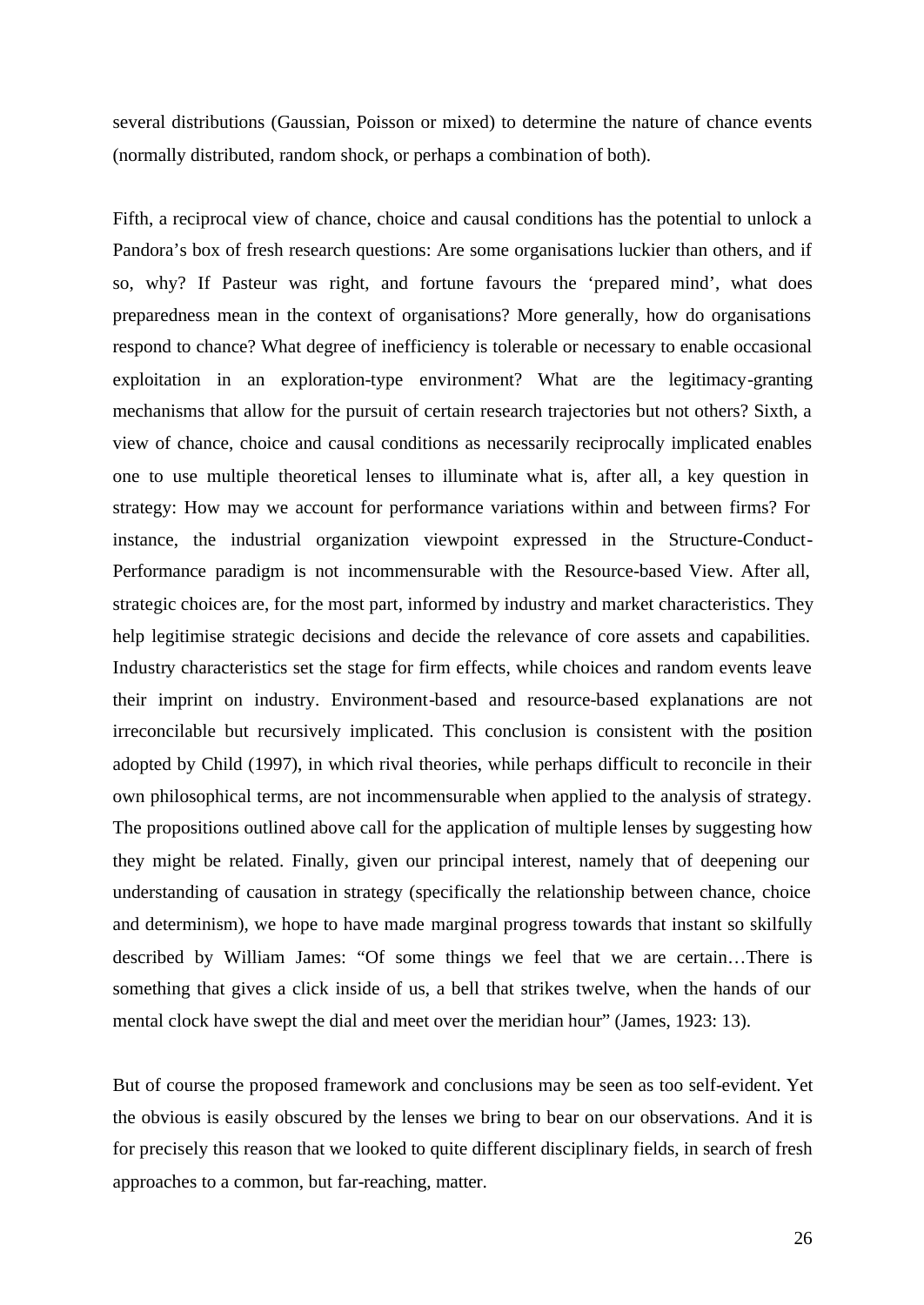#### **REFERENCES**

Aldrich H. E. 1979 *Organizations and environment*. Englewood Cliffs, NJ: Prentice Hall

- Allen P.M. and M. Sanglier 1978 Dynamic models of urban growth. *Journal of Social and Biol Structures* 1: 265-280
- Anderson P. 1999 Complexity Theory and Organization Science. *Organization Science* 10: 216-232
- Arthur B. 1990 Positive feedback in the economy. *Scientific American* 262: 92-99
- Arthur B. 1994 *Increasing return and path dependence in the economy*. Ann Arbor: Univer Michigan Press
- Astley W.G. and A.H. Van de Ven 1983 Central perspectives and debates in organization t *Administrative Science Quarterly* 28: 245-273
- Baert P. 1998 *Social theory in the twentieth century*. Cambridge: Polity Press
- Barney J. 1991 Firm resources and sustainable competitive advantage. Journal of Management 120
- Bedeian A.G. 1990 Choice and determinism: a comment. *Strategic Management Journal* 11: 571-
- Benson J.K. 1977 Organizations: a dialectical view. *Administrative Science Quarterly* 22: 1-21
- Berlin I. 1999 (1953). *The hedgehog and the fox: An essay on Tolstoy's view of history*. London: Books
- Berlin I. 2002 *Liberty*. Oxford: Oxford University Press
- Bhaskar R. 1978 *A realist theory of science.* Brighton: Harvester
- Bhaskar R. 1979 *The possibility of naturalism: a philosophical critique of the contemporary l sciences.* Brighton: Harvester
- Bourgeois L.J., III 1984 Strategic management and determinism. Academy of Management Rev 586-596
- Brock W.A. and A.G. Malliaris 1989 *Differential equations, stability and chaos*. Amsterdam: Holland
- Burgelman R.A., 2002 Strategy as vector and the inertia of co-evolutionary lock-in, *Adminis Science Quarterly* 47, 325-357
- Carley, K. M. and D. M. Svoboda 1996 Modeling Organizational Adaptation as a Simulated Anr Process. *Sociological Methods and Research* 25(1): 138-168.
- Carr E.H. 1961 *What is history?* New York: Vintage Books
- Cheng Y. and A.H. Van de Ven 1996 Learning the Innovation Journey: Order out of Chaos. *Organization* **Chaos.** *Organization a Science* 7: 593-614
- Child J. 1972 Organizational structure, environment and performance: the role of strategic c *Sociology* 6: 1-22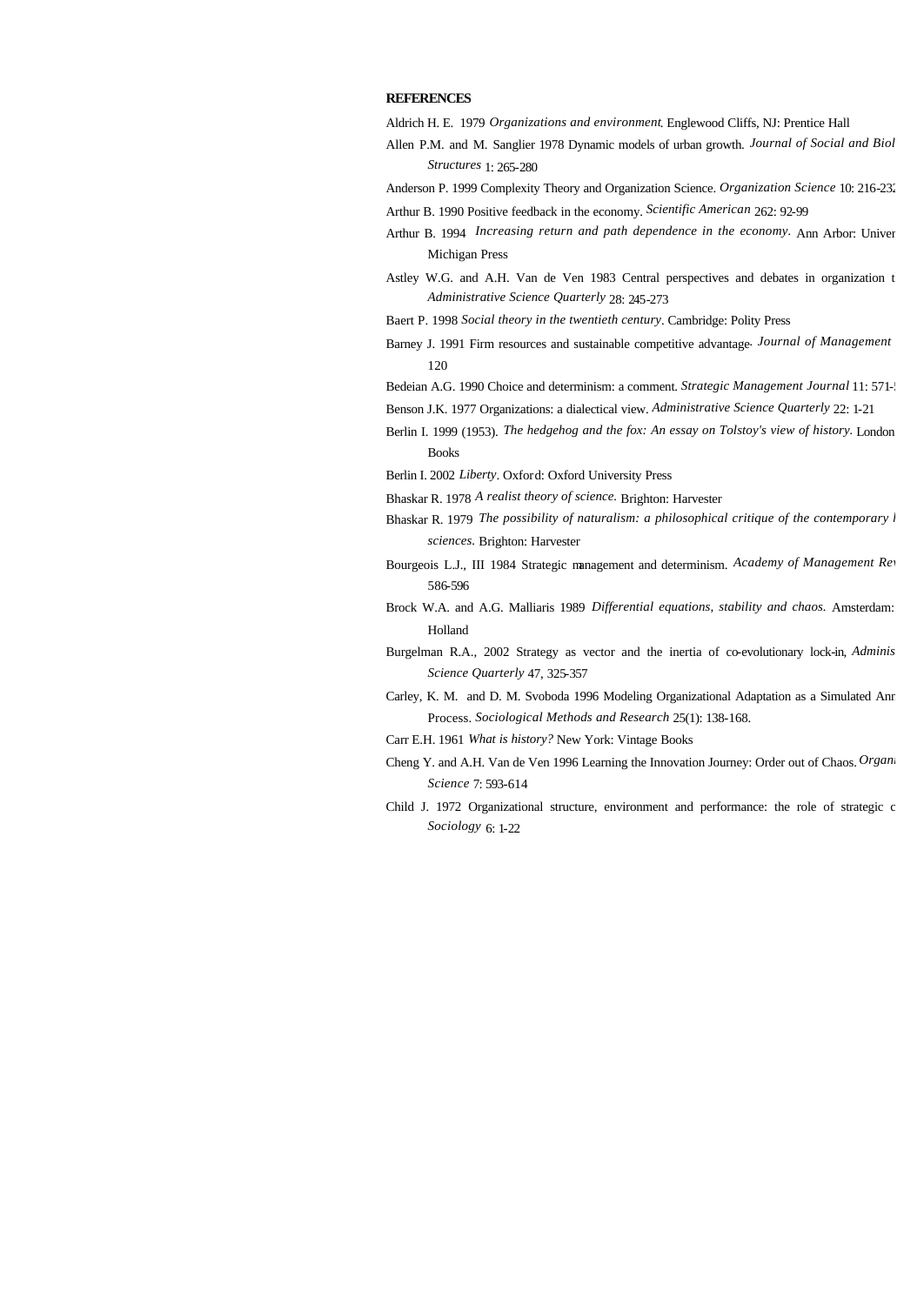- Child, J. 1997 Strategic choice in the analysis of action, structure, organizations and environments: retrospect and prospect. *Organization Studies* 18(1): 43-76
- Cohen M.D., J.G. March and J.P. Olsen 1972 A garbage can model of organizational c *Administrative Science Quarterly* 17: 1-25
- Conway J. 1976 *On numbers and game.* New York: Academic Press
- Cyert, R.M. and March, J.G. (1963) *A behavioural theory of the firm.* Englewood Cliffs, NJ: Pr Hall
- Dennett, D.C. 1984 *Elbow room: The varieties of free will worth wanting. Cambridge, MA: MIT* and Oxford University Press
- Dennett, D.C. 2003 *Freedom evolves.* London: Penguin
- DiMaggio P.J. and W.W. Powell 1983 The iron cage revisited: institutional isomorphism and col rationality in organizational fields. *American Sociological Review* 48: 147-160
- Dorato, M. 2002 Determinism, chance, and freedom. In H. Atmanspacher and R. Bishop (eds.)  $B_1$ *chance and choice: interdisciplinary perspectives on determinism.* Thorverton: 1 Academic, p. 321-338.
- Drazin R. and L. Sandelands 1992 Autogenesis: a perspective on the process of organizing. *Organi Science* 3: 231-249

Epstein J.M. and R. Axtell 1996 *Growing Artificial Societies: social science from the bottom up*. Cambridge: MIT Press.

- Fombrun C.J. 1986 Structural dynamics within and between organizations. *Administrative* S<sub>t</sub> *Quarterly* 31: 403-421
- Gell-Mann M. 1994 Complex adaptive systems in Cowan G.A., Pines D. and D. Meltzers *Complexity: metaphors, models and reality.* Reading, MA: Addison-Wesley
- Geyl P. 1970 (1955) *Debates with historians*. London: Fontana
- Giddens A.1976 *New rules of sociological method*. London: Hutchinson
- Giddens A. 1984 *The constitution of society.* Cambridge: Polity Press
- Glueck W.F. 1980 *Business policy and strategic management.* New York: McGraw-Hill
- Grant R.M. 1991 The resource-based theory of competitive advantage: implications for s formulation. *California Management Review* 33: 114-135
- Haken, H. 1977 *Synergetics, an introduction. Non-equilibrium phase -transitions and self-organizati physics, chemistry and biology*. Berlin: Springer
- Hannan M. and J.H. Freeman 1977 The population ecology of organizations. American Jour *Sociology* 83: 929-984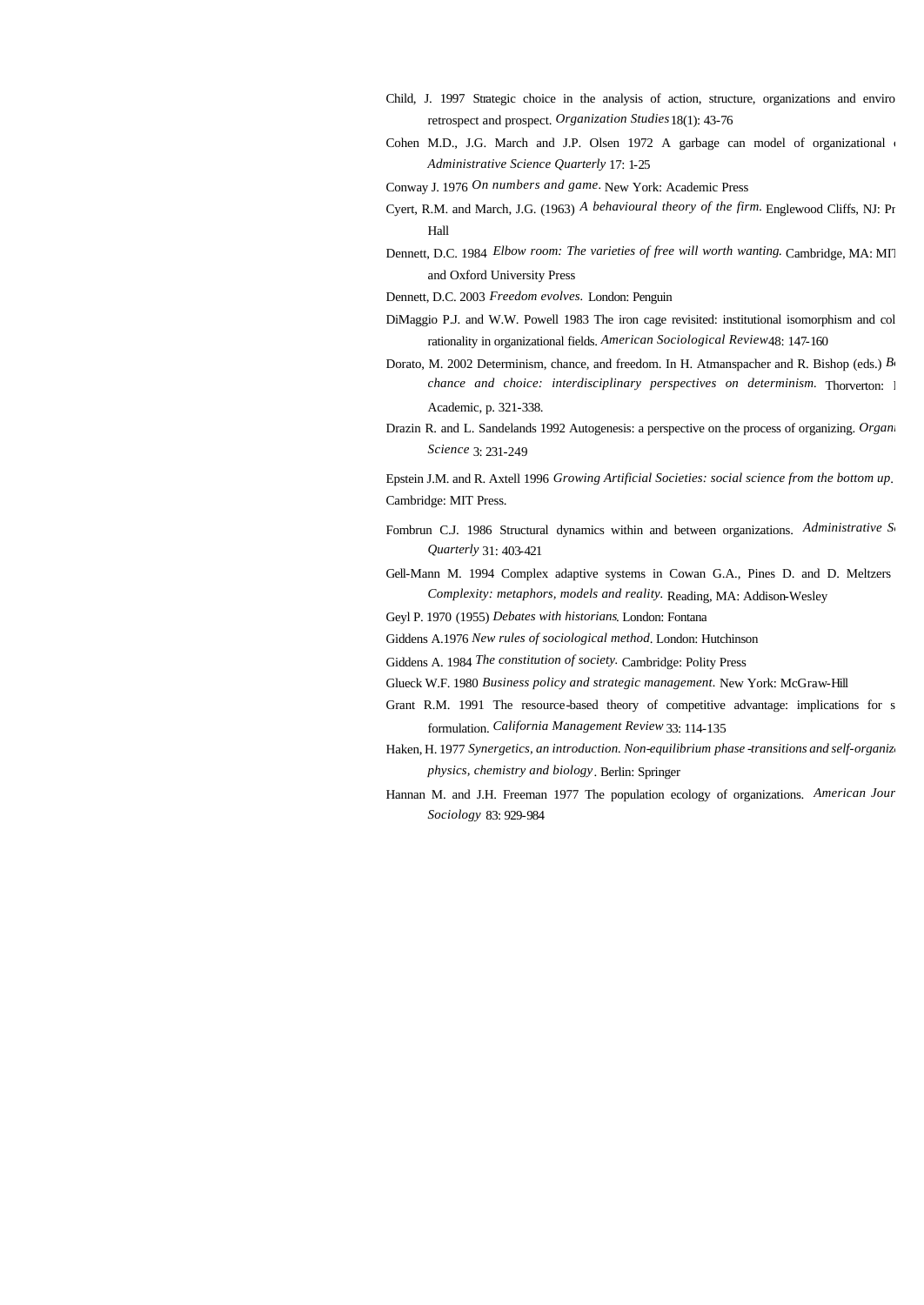- Harrison, J.R and G.R. Carroll 1991 Keeping the faith: a model of cultural transmission in formal organizations. *Administrative Science Quarterly* 36:552-582
- Holland J.H. 1995 *Hidden order: how adaptation build complexity*. Reading, Mass.: Addison-Wesley
- Hrebiniak L.G. and W.J. Joyce 1985 Organizational adaptation: strategic choice and environ determinism. *Administrative Science Quarterly* 30: 336-349
- Hume, D. 1739 (1964) *A treatise of human nature*. L.A. Selby-Bigge (ed.), Oxford: Clarendon Press
- Jauch L.R. and K.L. Kraft 1986 Strategic management of uncertainty. *Academy of Management I* 11: 777-790
- James, W. 1956 The dilemma of determinism, in *The Will to Believe and Other Essays in Popular Philosophy*, New York: Dover Publications, Inc., originally published 1897 by Longmans,  $&$  Co
- Kauffman S.A.1993 *The Origin of Order: Self-Organization and Selection in Evolution.* New Oxford University Press
- Kauffman, S.A.1994 Whispers from Carnot: the origins of order and principles of adaptation in co nonequilibrium systems, in Cowan G.A., Pines D. and D. Meltzer (eds.) *Complexity. Meta models and reality*. Reading MA: Addison-Wesley.
- Korn, H. J. and J.A.C. Baum 1999 Chance, imitative and strategic antecedents to multimarket conta *Academy of Management Journal.* 42:171-193
- Kosko B. 1994 *Fuzzy thinking.* London: Harper Collins
- Kuhn, T.S. 1970 *The structure of scientific revolutions.* Chicago: University of Chicago Press
- Lawless M.W. and L.K. Finch 1989 Choice and determinism: a test of Hrebiniak and Joyce's fram on strategy-environment fit. *Strategic Management Journal* 10: 351-365
- Lorenz E.N. 1963 Deterministic nonperiodic flow. *Journal of Atmospheric Sciences* 20: 130-141
- March J.G. and J.P. Olsen 1976 Ambiguity and choice in organizations. Bergen: Universitetsforl
- McKelvey, B. 1997 Quasi-natural organizational science. *Organization Science* 8(4): 352-380
- McKelvey, B.1999 Avoiding complexity catastrophe in coevolutionary pockets: strategies for r landscapes. *Organization Science* 10: 294-321
- Merton, R.K. and Barber, E.G. 2004 *The Travels and Adventures of Serendipity: A Study in His Semantics and the Sociology of Science.* Princeton: Princeton University Press
- Miller D. 1990 *The Icarus Paradox*. New York: Harper Business
- Mintzberg, H., Ahlstrand, B. and Lampel, J. 1998. *Strategy safari.* NJ: Prentice-Hall
- Mintzberg H. 1987a Crafting strategy. *Harvard Business Review.* July-August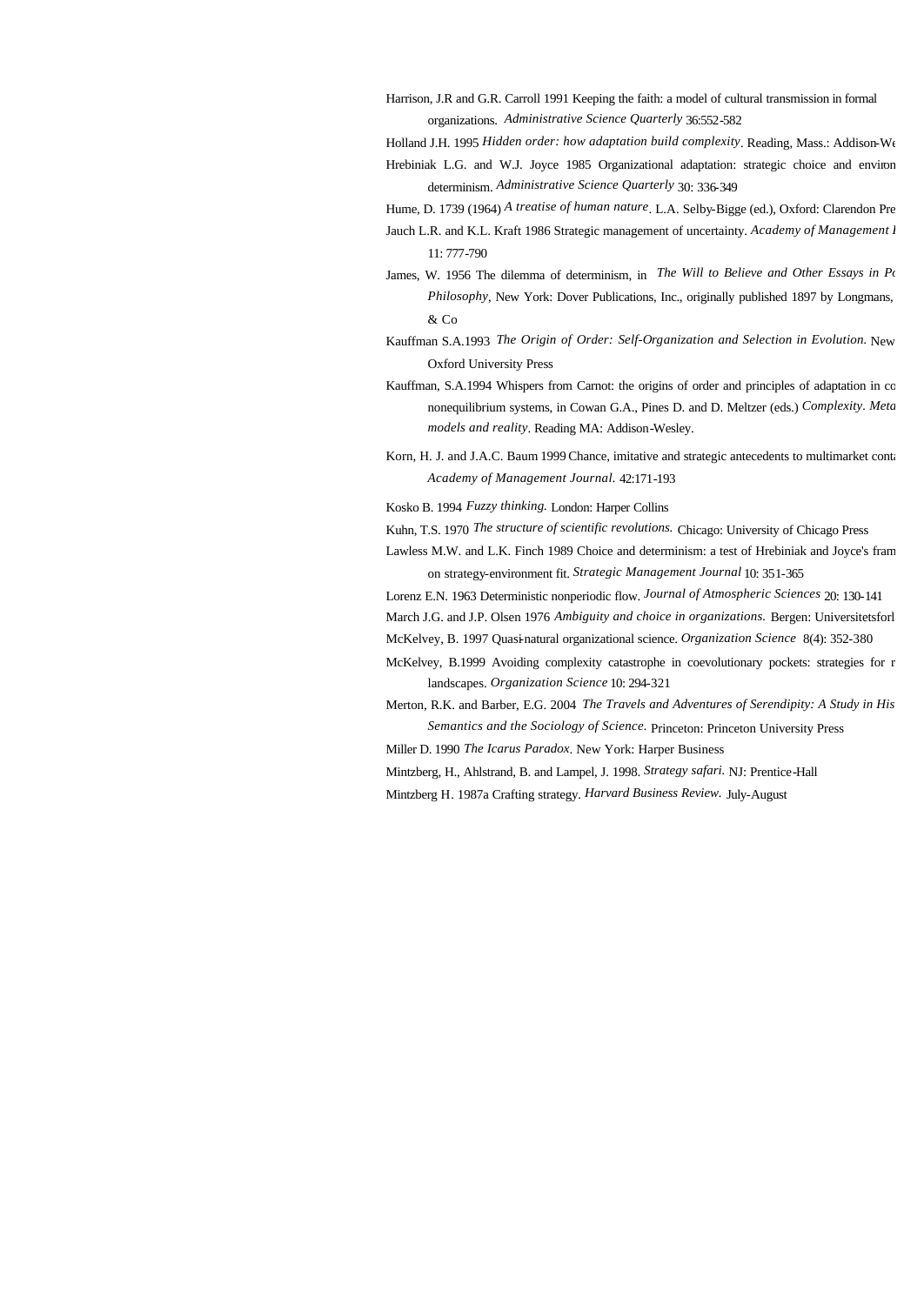- Mintzberg, H. 1987b The strategy concept: Five Ps for strategy. *California Management Review* 11-24.
- Mintzberg H., Raisinghani D. and A. Théorêt 1976 The structure of "unstructured" decision pro-*Administrative Science Quarterly* 21: 246-275
- Mintzberg H. and J. Waters 1985 Of strategies, deliberate and emergent. *Strategic Management J* 6: 257-272
- Mir, R. and Watson, A. 2000 Strategic management and the philosophy of science: the case constructivist methodology. *Strategic Management Journal* 21(9): 941-953

Murray E.A. Jr 1978 Strategic choice as a negotiated outcome. *Management Science* 24: 960-972

Nicolis G. and I. Prigogine 1977 Self-organization in nonequilibrium systems: from dissipative str *to order through fluctuations*. New York: Wiley

Nozick, R. 1981 *Philosophical Explanations.* Cambridge, MA: Harvard University Press (Belknap)

Nystrom P.C., Hedberg B. and W.H. Starbuck 1976 Interacting processes as organizational design. Killman, Pondy L. and D. Slevin (eds.) *The management of organization design*. New North Holland. 209-230

Padgett J.F. 1980 Managing garbage can hierarchies. *Administrative Science Quarterly* 25: 583-604

Pascale R.T. 1996 *Managing on the edge.* London: Penguin Books

Perrow C. 1984 *Normal accidents: Living with high risk technologies*. New York: Basic Books

- Pettigrew A. 1985 *The awakening giant: continuity and change in ICI*. Oxford: Blackwell
- Pettigrew A. 1987 Context and action in the transformation of the firm. *Journal of Management S* 24(6): 649-670.
- Pfeffer J. 1982 *Organizations and organization theory.* London: Pitman

Pfeffer J. and Salancik G. 1978 *The external control of organizations.* New York: Harper

Porter M.E. 1980 *Competitive strategy*. The Free Press: New York

Powell, T.C. 2002 The philosophy of strategy. *Strategic Management Journal* 23(9): 873-880

- Powell, T.C. 2003 Strategy without ontology. *Strategic Management Journal* 24(3): 285-291
- Prigogine I. and P. Allen 1982 The challenge of complexity, in Schieve W. and P. Allen (eds.) *organization and dissipative structures: application in the physical and social sciences.* TX: University of Texas Press
- Prigogine I. and I. Stengers 1984 *Order out of chaos.* New York: Bantam Books
- Quinn R.E. and K.S. Cameron 1988 *Paradox and transformation: Toward a theory of changeron at the in a theory of changeron in a keep in a theory of changeron at*  $m$ *organization and management.* Cambridge: Ballinger
- Ruelle D. 1991 *Chance and chaos.* Princeton: Princeton University Press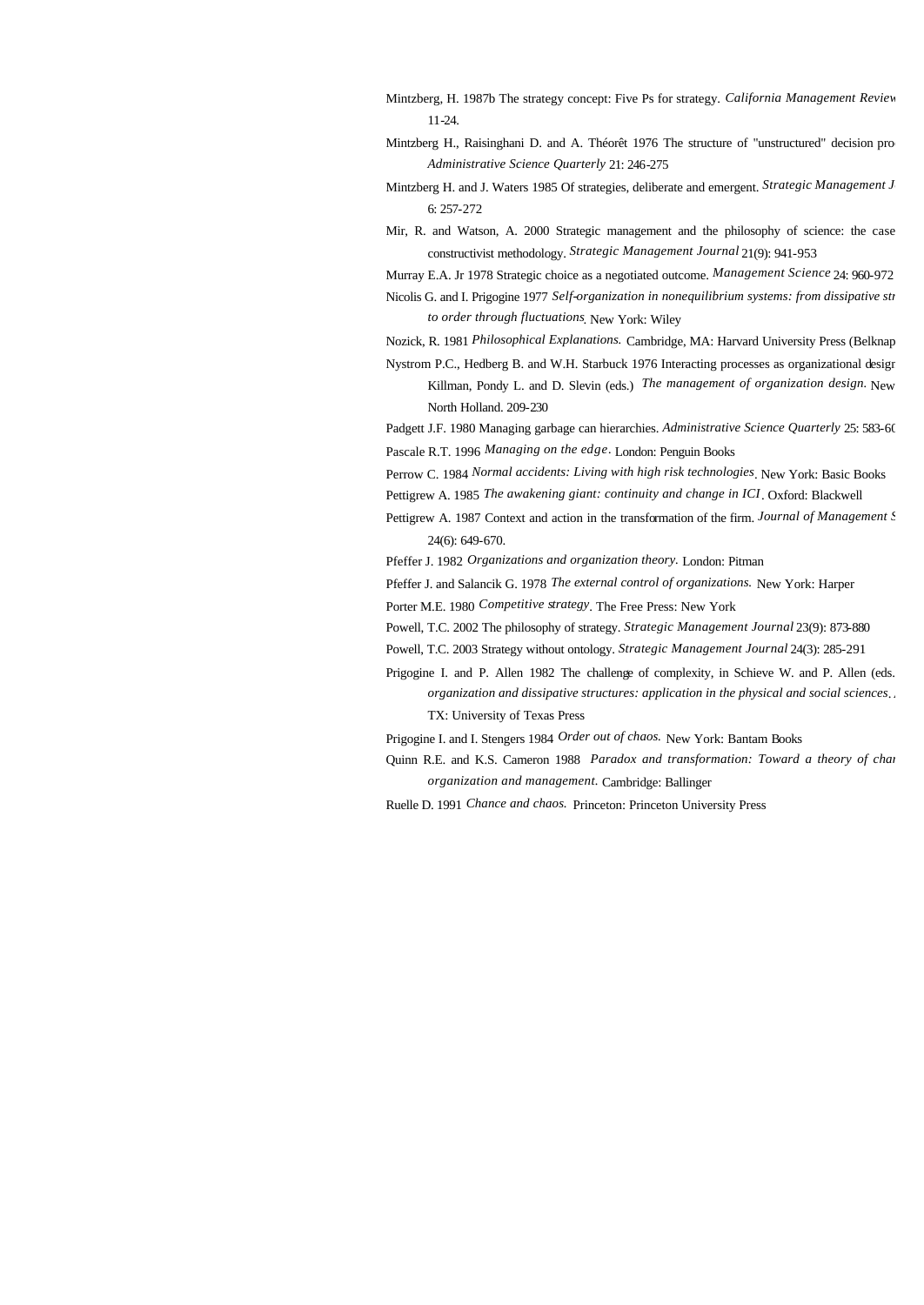- Ruelle D. and F. Takens 1971 On the nature of turbulence. *Communication in Mathematical Physics* 167-192
- Rumelt R.P. 1984. Towards a strategic theory of the firm. In B Lamb (ed.), *Competitive str management:* 556-570. Englewood Cliffs, NJ: Prentice Hall

Rumelt R.P. 1991 How much does industry matter? *Strategic Management Journal* 12(3): 167-185

- Runde J. 1998 Assessing causal economic explanations. *Oxford Economic Papers* 50: 151-172
- Russell B. 1968 *The art of philosophizing and other essays.* Savage, MD: Rowman and Littlefield:
- Sartre, J.P. 2003. *The imaginary: A phenomenological psychology of the imagination*. Jonathon V (trans.), Routledge
- Searle, J.R. 2001. *Rationality in action.* Cambridge, MA: MIT Press

Simon H.A. 1996 *The science of the artificial*. 3<sup>rd</sup> ed., Cambridge, MA: MIT Press

- Singer A.E. 1994. Strategy as moral philosophy. *Strategic Management Journal* 15(3): 191-213
- Stagner R. 1969 Corporate decision making. *Journal of Applied Psychology* 53: 1-13

Starbuck W.H. 1983 Organizations as action generators. *American Sociological Review* 48: 91-102

- Starbuck. W.H.1994 On behalf of naïveté, in J.A.C. Baum and J.V. Singh (eds.) *Evolutionary dynar organizations***:** 205-220**.** Oxford: Oxford University Press.
- Sterman J.D. and J. Wittenberg 1999 Path dependence, competition, and succession in the dynamics of scientific revolution. *Organization Science* 10 (3): 322-341

Tarnas, R. 1993 Passion of the western mind: Understanding the ideas that have shaped our world New York: Ballantine Books

Thietart R.A. and B. Forgues 1995 Chaos theory and organization. *Organization Science* 6: 19-31

Thietart, R.A. and B. Forgues 1997 Action, structure and chaos. *Organization Studies* 18: 119-143

Tolstoy, L. 1998 *War and peace.* (Translated by L. and A. Maude) Oxford: Oxford University Pres

Tushman M.L. and E. Romanelli 1985 Organizational evolution: a metamorphosis model of conver and reorientation. In Cummings L.L. and B.M. Staw (eds.) *Research in Organizational Be* Vol 7. Greenwich: JAI. 171-222

van Ingwagen, P. 1983. *An essay on free will.* Oxford: Oxford University Press.

- van Maanen J. 1979. Reclaiming qualitative methods for organizational research: a p *Administrative Science Quarterly* 24: 520-526
- Weick, K.E. 1977 Organizational design: organization as a self-designing system. *Organization Dynamics* 6: 31-46

Weick, K.E. 1979 *The social psychology of organizing*,  $2<sup>nd</sup>$  ed. Reading, MA: Addison-Wesley

Wenerfelt B. 1984 A resource-based view of the firm. *Strategic Management Journal* 5(2): 171-